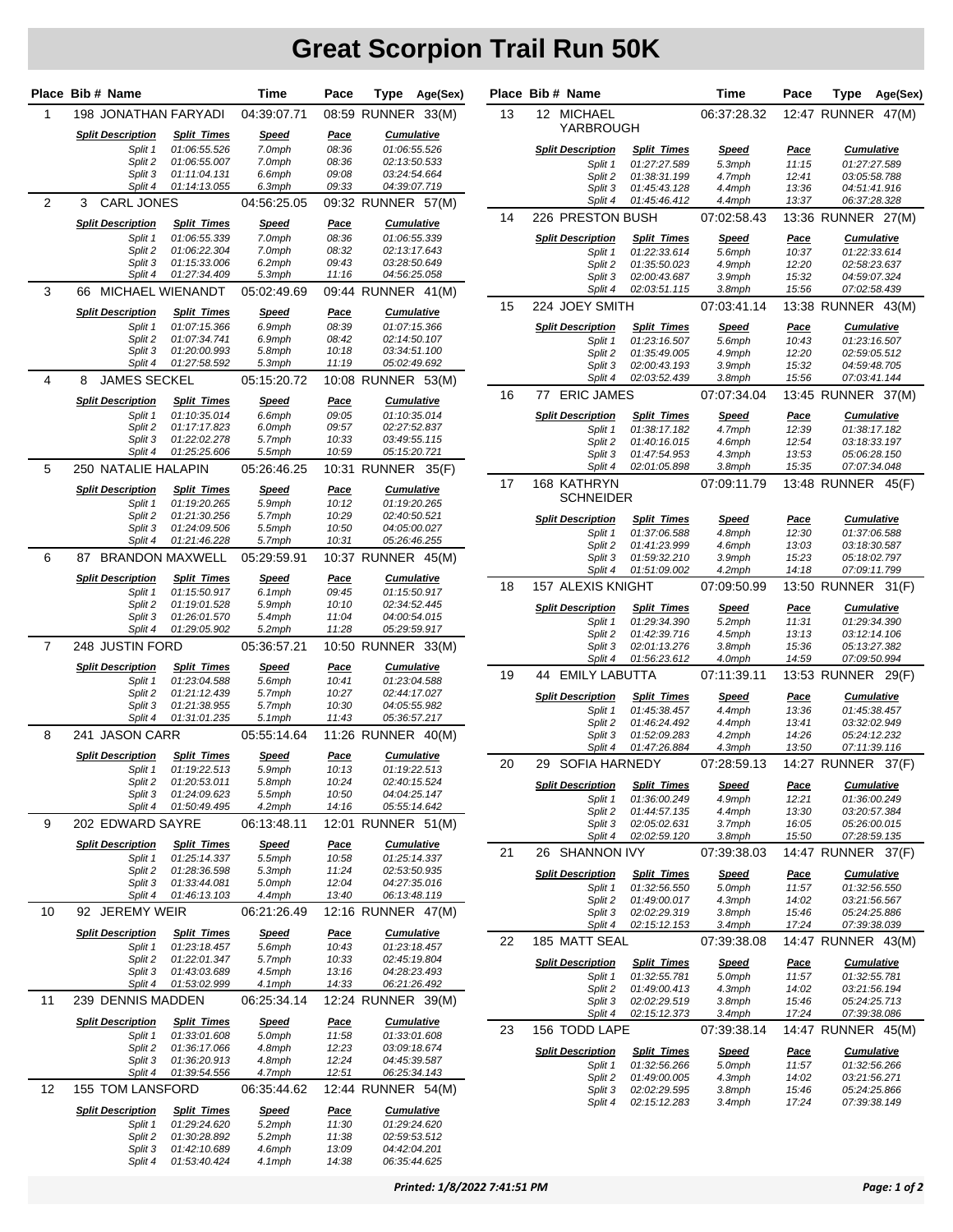|    | Place Bib # Name                  |                    | Time         | Pace        | <b>Type</b>         | Age(Sex) |
|----|-----------------------------------|--------------------|--------------|-------------|---------------------|----------|
| 24 | 262 ANTHONY MAPLES                |                    | 07:55:17.53  |             | 15:17 RUNNER        | 52(M)    |
|    | <b>Split Description</b>          | <b>Split Times</b> | <b>Speed</b> | <u>Pace</u> | <b>Cumulative</b>   |          |
|    | Split 1                           | 01:46:12.938       | 4.4mph       | 13:40       | 01:46:12.938        |          |
|    | Split 2                           | 01:52:53.044       | 4.1mph       | 14:32       | 03:39:05.982        |          |
|    | Split 3                           | 02:14:13.789       | $3.5$ mph    | 17:16       | 05:53:19.771        |          |
|    | Split 4                           | 02:01:57.767       | 3.8mph       | 15:42       | 07:55:17.538        |          |
| 25 | SONIA GRAMMAR<br>9                |                    | 07:55:46.43  |             | 15:18 RUNNER        | 39(F)    |
|    | <b>Split Description</b>          | <b>Split Times</b> | <b>Speed</b> | <u>Pace</u> | <b>Cumulative</b>   |          |
|    | Split 1                           | 01:45:03.744       | 4.4mph       | 13:31       | 01:45:03.744        |          |
|    | Split 2                           | 01:52:00.172       | 4.2mph       | 14:25       | 03:37:03.916        |          |
|    | Split 3                           | 02:03:13.058       | 3.8mph       | 15:51       | 05:40:16.974        |          |
|    | Split 4                           | 02:15:29.457       | 3.4mph       | 17:26       | 07:55:46.431        |          |
| 26 | 23<br><b>CHRISTOPHER</b><br>VADEN |                    | 08:06:25.60  |             | 15:39 RUNNER        | 41(M)    |
|    | <b>Split Description</b>          | <b>Split Times</b> | <b>Speed</b> | <u>Pace</u> | <b>Cumulative</b>   |          |
|    | Split 1                           | 01:34:25.013       | 4.9mph       | 12:09       | 01:34:25.013        |          |
|    | Split 2                           | 01:58:20.807       | 3.9mph       | 15:14       | 03:32:45.820        |          |
|    | Split 3                           | 02:17:35.866       | 3.4mph       | 17:42       | 05:50:21.686        |          |
|    | Split 4                           | 02:16:03.919       | 3.4mph       | 17:31       | 08:06:25.605        |          |
| 27 | 205 TIMMY PAUL FARISH             |                    | 08:07:26.73  | 15:41       | <b>RUNNER</b>       | 37(M)    |
|    | <b>Split Description</b>          | <b>Split Times</b> | <b>Speed</b> | Pace        | <b>Cumulative</b>   |          |
|    | Split 1                           | 01:36:33.692       | 4.8mph       | 12:25       | 01:36:33.692        |          |
|    | Split 2                           | 01:51:41.787       | 4.2mph       | 14:22       | 03:28:15.479        |          |
|    | Split 3                           | 02:17:10.890       | $3.4$ mph    | 17:39       | 05:45:26.369        |          |
|    | Split 4                           | 02:22:00.366       | 3.3mph       | 18:16       | 08:07:26.735        |          |
| 28 | 172 RHONDA SPIERS                 |                    | 08:11:19.79  |             | <b>15:48 RUNNER</b> | 45(F)    |
|    | <b>Split Description</b>          | <b>Split Times</b> | <b>Speed</b> | Pace        | <b>Cumulative</b>   |          |
|    | Split 1                           | 01:38:09.627       | 4.7mph       | 12:38       | 01:38:09.627        |          |
|    | Split 2                           | 02:00:46.734       | 3.9mph       | 15:32       | 03:38:56.361        |          |
|    | Split 3                           | 02:11:49.852       | 3.5mph       | 16:58       | 05:50:46.213        |          |
|    | Split 4                           | 02:20:33.578       | 3.3mph       | 18:05       | 08:11:19.791        |          |
| 29 | 179 SVEN JORGENSEN                |                    | 08:33:11.67  | 16:31       | <b>RUNNER</b>       | 25(M)    |
|    | <b>Split Description</b>          | <b>Split Times</b> | <b>Speed</b> | <u>Pace</u> | <b>Cumulative</b>   |          |
|    | Split 1                           | 01:38:14.510       | 4.7mph       | 12:38       | 01:38:14.510        |          |
|    | Split 2                           | 01:54:50.879       | 4.1mph       | 14:47       | 03:33:05.389        |          |
|    | Split 3                           | 02:20:58.524       | $3.3$ mph    | 18:09       | 05:54:03.913        |          |
|    | Split 4                           | 02:39:07.757       | 2.9mph       | 20:29       | 08:33:11.670        |          |
| 30 | <b>SETH MISENAR</b><br>30         |                    | 08:40:13.79  |             | 16:44 RUNNER        | 42(M)    |
|    | <b>Split Description</b>          | <b>Split Times</b> | <b>Speed</b> | <b>Pace</b> | <b>Cumulative</b>   |          |
|    | Split 1                           | 01:53:49.139       | 4.1mph       | 14:39       | 01:53:49.139        |          |
|    | Split 2                           | 02:03:10.032       | 3.8mph       | 15:51       | 03:56:59.171        |          |
|    | Split 3                           | 02:17:20.807       | 3.4mph       | 17:40       | 06:14:19.978        |          |
|    | Split 4                           | 02:25:53.821       | 3.2mph       | 18:47       | 08:40:13.799        |          |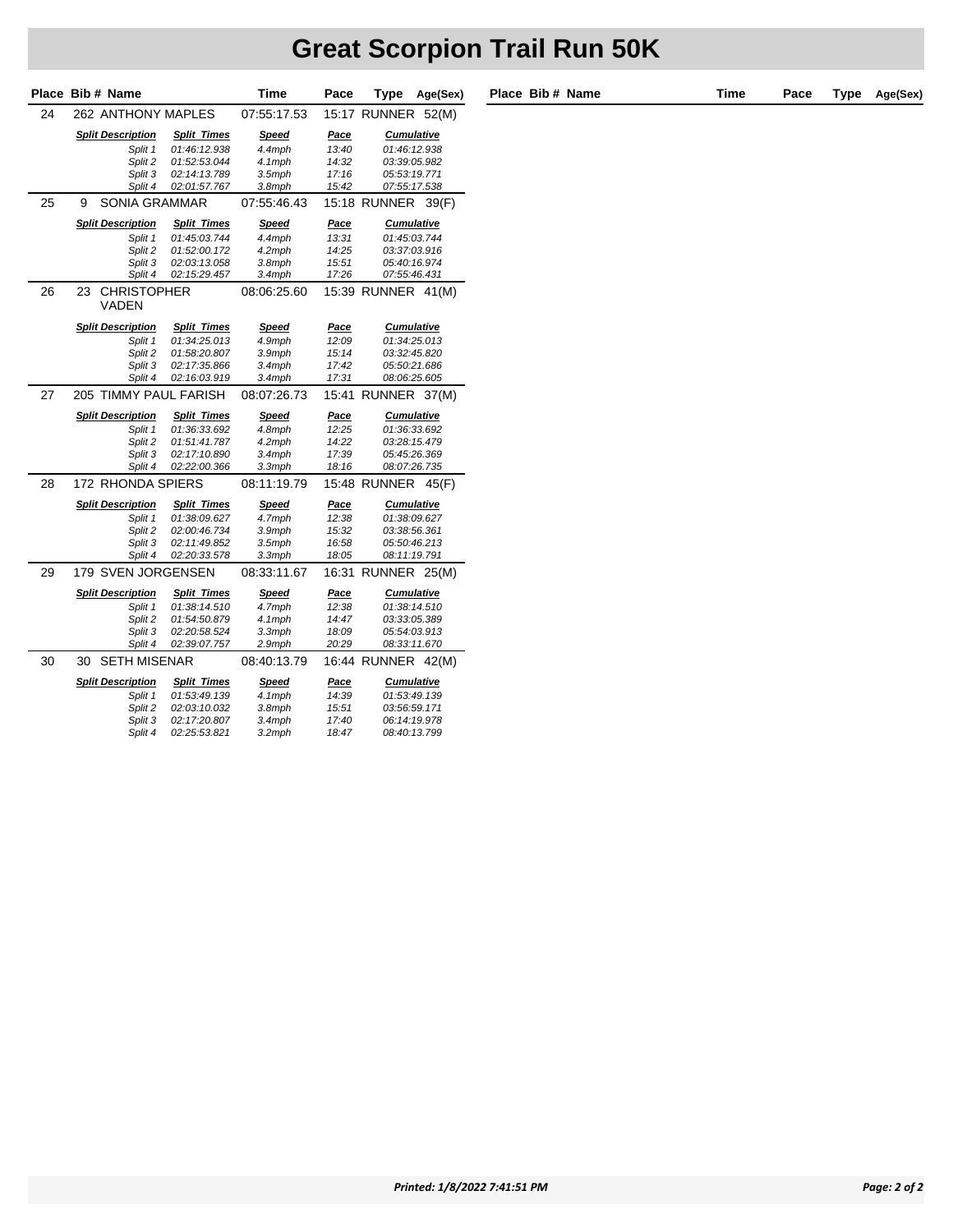|                | <b>Overall Male Runner</b> |                                          |                                                              |                                      |                                  |                                                              |               |        |        |         |     |                  |  |
|----------------|----------------------------|------------------------------------------|--------------------------------------------------------------|--------------------------------------|----------------------------------|--------------------------------------------------------------|---------------|--------|--------|---------|-----|------------------|--|
| Place          | Bib#                       | Name                                     |                                                              | Time                                 | <b>Class</b>                     | <b>Type</b>                                                  | Hometown      | Pace   | Speed  | Overall | Age | <b>ID Number</b> |  |
|                | 198                        | JONATHAN FARYADI                         |                                                              | 04:39:07.71                          |                                  | Runner                                                       | Charlotte, NC | 8:59/M | 6.7mph |         | 33  |                  |  |
|                |                            | <b>Split Description</b>                 | <b>Split Times</b>                                           | <b>Speed</b>                         | <u>Pace</u>                      | <b>Cumulative</b>                                            |               |        |        |         |     |                  |  |
|                |                            | Split 1<br>Split 2<br>Split 3<br>Split 4 | 01:06:55.526<br>01:06:55.007<br>01:11:04.131<br>01:14:13.055 | 7.0mph<br>7.0mph<br>6.6mph<br>6.3mph | 08:36<br>08:36<br>09:08<br>09:33 | 01:06:55.526<br>02:13:50.533<br>03:24:54.664<br>04:39:07.719 |               |        |        |         |     |                  |  |
| $\overline{2}$ | 3                          | <b>CARL JONES</b>                        |                                                              | 04:56:25.05                          |                                  | Runner                                                       | Cleveland, MS | 9:32/M | 6.3mph | 2       | 57  |                  |  |
|                |                            | <b>Split Description</b>                 | <b>Split Times</b>                                           | <b>Speed</b>                         | <u>Pace</u>                      | <b>Cumulative</b>                                            |               |        |        |         |     |                  |  |
|                |                            | Split 1<br>Split 2<br>Split 3<br>Split 4 | 01:06:55.339<br>01:06:22.304<br>01:15:33.006<br>01:27:34.409 | 7.0mph<br>7.0mph<br>6.2mph<br>5.3mph | 08:36<br>08:32<br>09:43<br>11:16 | 01:06:55.339<br>02:13:17.643<br>03:28:50.649<br>04:56:25.058 |               |        |        |         |     |                  |  |
| 3              | 66                         | MICHAEL WIENANDT                         |                                                              | 05:02:49.69                          |                                  | Runner                                                       | Oxford, MS    | 9:45/M | 6.2mph | 3       | 41  |                  |  |
|                |                            | <b>Split Description</b>                 | <b>Split Times</b>                                           | <b>Speed</b>                         | <u>Pace</u>                      | <b>Cumulative</b>                                            |               |        |        |         |     |                  |  |
|                |                            | Split 1<br>Split 2<br>Split 3<br>Split 4 | 01:07:15.366<br>01:07:34.741<br>01:20:00.993<br>01:27:58.592 | 6.9mph<br>6.9mph<br>5.8mph<br>5.3mph | 08:39<br>08:42<br>10:18<br>11:19 | 01:07:15.366<br>02:14:50.107<br>03:34:51.100<br>05:02:49.692 |               |        |        |         |     |                  |  |

#### **Overall Female Runner**

| Place | Bib# | Name                     |                    | Time         | <b>Class</b> | Type              | <b>Hometown</b> | Pace    | <b>Speed</b> | Overall | Age | <b>ID Number</b> |
|-------|------|--------------------------|--------------------|--------------|--------------|-------------------|-----------------|---------|--------------|---------|-----|------------------|
|       | 250  | <b>NATALIE HALAPIN</b>   |                    | 05:26:46.25  |              | Runner            | Kenner, LA      | 10:31/M | 5.7mph       | 5       | 35  |                  |
|       |      | <b>Split Description</b> | <b>Split Times</b> | <b>Speed</b> | <u>Pace</u>  | <b>Cumulative</b> |                 |         |              |         |     |                  |
|       |      | Split 1                  | 01:19:20.265       | 5.9mph       | 10:12        | 01:19:20.265      |                 |         |              |         |     |                  |
|       |      | Split 2                  | 01:21:30.256       | 5.7mph       | 10:29        | 02:40:50.521      |                 |         |              |         |     |                  |
|       |      | Split 3                  | 01:24:09.506       | 5.5mph       | 10:50        | 04:05:00.027      |                 |         |              |         |     |                  |
|       |      | Split 4                  | 01:21:46.228       | 5.7mph       | 10:31        | 05:26:46.255      |                 |         |              |         |     |                  |
| 2     | 168  | <b>KATHRYN SCHNEIDER</b> |                    | 07:09:11.79  |              | Runner            | Madison, MS     | 13:49/M | 4.3mph       | 17      | 45  |                  |
|       |      | <b>Split Description</b> | <b>Split Times</b> | <b>Speed</b> | <u>Pace</u>  | <b>Cumulative</b> |                 |         |              |         |     |                  |
|       |      | Split 1                  | 01:37:06.588       | 4.8mph       | 12:30        | 01:37:06.588      |                 |         |              |         |     |                  |
|       |      | Split 2                  | 01:41:23.999       | 4.6mph       | 13:03        | 03:18:30.587      |                 |         |              |         |     |                  |
|       |      | Split 3                  | 01:59:32.210       | 3.9mph       | 15:23        | 05:18:02.797      |                 |         |              |         |     |                  |
|       |      | Split 4                  | 01:51:09.002       | 4.2mph       | 14:18        | 07:09:11.799      |                 |         |              |         |     |                  |
| 3     | 157  | <b>ALEXIS KNIGHT</b>     |                    | 07:09:50.99  |              | Runner            | Rifle, CO       | 13:50/M | 4.3mph       | 18      | 31  |                  |
|       |      | <b>Split Description</b> | <b>Split Times</b> | <u>Speed</u> | <u>Pace</u>  | <b>Cumulative</b> |                 |         |              |         |     |                  |
|       |      | Split 1                  | 01:29:34.390       | $5.2$ mph    | 11:31        | 01:29:34.390      |                 |         |              |         |     |                  |
|       |      | Split 2                  | 01:42:39.716       | 4.5mph       | 13:13        | 03:12:14.106      |                 |         |              |         |     |                  |
|       |      | Split 3                  | 02:01:13.276       | 3.8mph       | 15:36        | 05:13:27.382      |                 |         |              |         |     |                  |
|       |      | Split 4                  | 01:56:23.612       | 4.0mph       | 14:59        | 07:09:50.994      |                 |         |              |         |     |                  |

| <b>Male Masters</b> |   |                          |                    |              |             |                   |                 |         |        |         |     |                  |
|---------------------|---|--------------------------|--------------------|--------------|-------------|-------------------|-----------------|---------|--------|---------|-----|------------------|
| Place Bib#          |   | Name                     |                    | Time         | Class       | Type              | <b>Hometown</b> | Pace    | Speed  | Overall | Age | <b>ID Number</b> |
|                     | 8 | <b>JAMES SECKEL</b>      |                    | 05:15:20.72  |             | Runner            | Lebanon, TN     | 10:09/M | 5.9mph | 4       | 53  |                  |
|                     |   | <b>Split Description</b> | <b>Split Times</b> | <b>Speed</b> | <u>Pace</u> | <b>Cumulative</b> |                 |         |        |         |     |                  |
|                     |   | Split 1                  | 01:10:35.014       | 6.6mph       | 09:05       | 01:10:35.014      |                 |         |        |         |     |                  |
|                     |   | Split 2                  | 01:17:17.823       | 6.0mph       | 09:57       | 02:27:52.837      |                 |         |        |         |     |                  |
|                     |   | Split 3                  | 01:22:02.278       | 5.7mph       | 10:33       | 03:49:55.115      |                 |         |        |         |     |                  |
|                     |   | Split 4                  | 01:25:25.606       | $5.5$ mph    | 10:59       | 05:15:20.721      |                 |         |        |         |     |                  |

| <b>Female Masters</b> |            |                          |                    |              |             |                   |              |         |        |         |     |                  |
|-----------------------|------------|--------------------------|--------------------|--------------|-------------|-------------------|--------------|---------|--------|---------|-----|------------------|
|                       | Place Bib# | Name                     |                    | Time         | Class       | Type              | Hometown     | Pace    | Speed  | Overall | Age | <b>ID Number</b> |
|                       | 172        | <b>RHONDA SPIERS</b>     |                    | 08:11:19.79  |             | Runner            | Columbia, MS | 15:49/M | 3.8mph | 28      | 45  |                  |
|                       |            | <b>Split Description</b> | <b>Split Times</b> | <b>Speed</b> | <u>Pace</u> | <b>Cumulative</b> |              |         |        |         |     |                  |
|                       |            | Split 1                  | 01:38:09.627       | 4.7mph       | 12:38       | 01:38:09.627      |              |         |        |         |     |                  |
|                       |            | Split 2                  | 02:00:46.734       | $3.9$ mph    | 15:32       | 03:38:56.361      |              |         |        |         |     |                  |
|                       |            | Split 3                  | 02:11:49.852       | $3.5$ mph    | 16:58       | 05:50:46.213      |              |         |        |         |     |                  |
|                       |            | Split 4                  | 02:20:33.578       | $3.3$ mph    | 18:05       | 08:11:19.791      |              |         |        |         |     |                  |

#### **Male Grand Masters**

| Place Bib# Name |              | Time        | Class | Tvpe   | Hometown        | Pace    | Speed  | Overall | Age | <b>ID Number</b> |
|-----------------|--------------|-------------|-------|--------|-----------------|---------|--------|---------|-----|------------------|
| 202             | EDWARD SAYRE | 06:13:48.11 |       | Runner | Hattiesburg, MS | 12:02/M | 5.0mph |         |     |                  |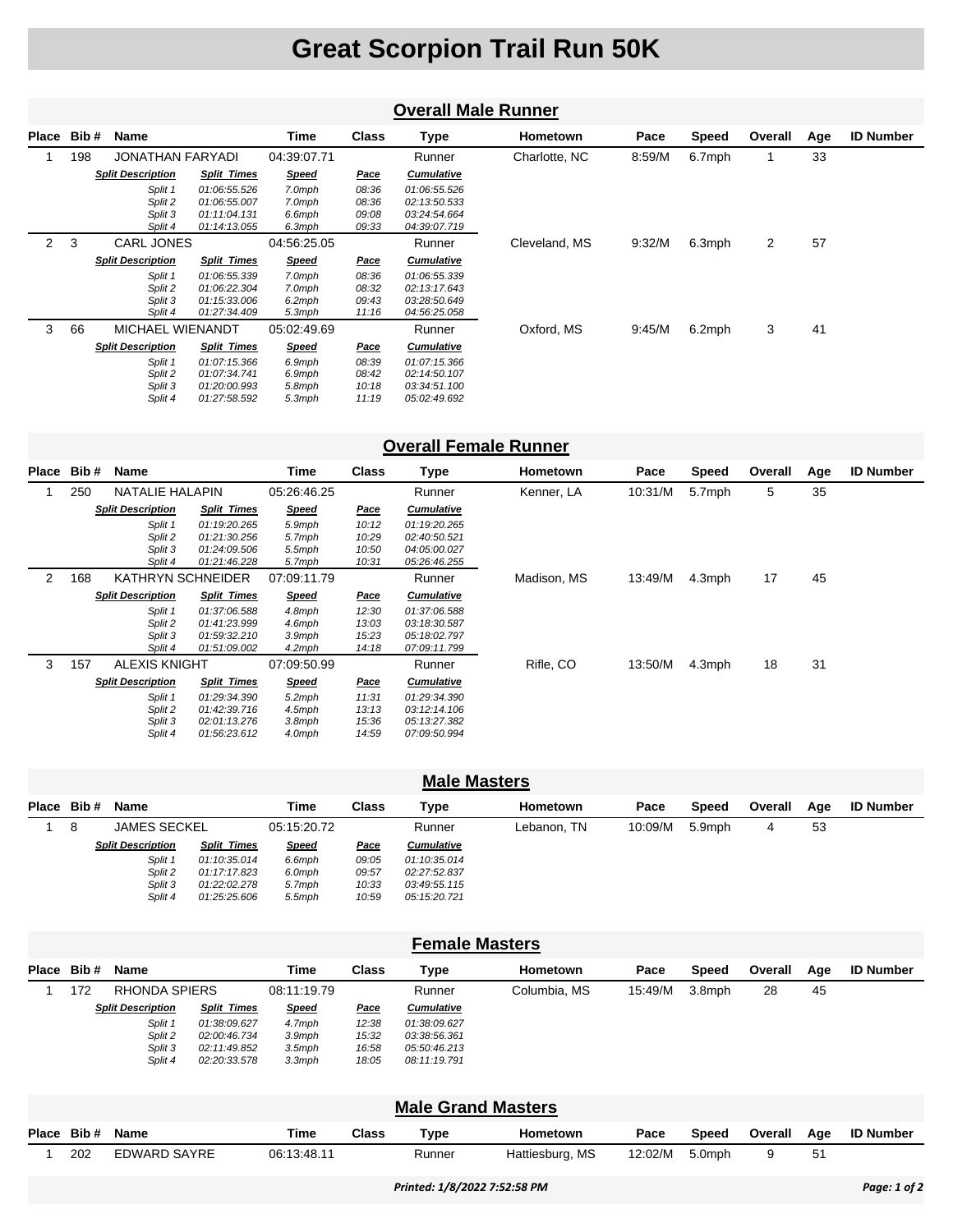| <b>Male Grand Masters</b> |                          |                    |              |             |                   |                 |      |       |         |     |                  |
|---------------------------|--------------------------|--------------------|--------------|-------------|-------------------|-----------------|------|-------|---------|-----|------------------|
| Place                     | Bib #<br><b>Name</b>     |                    | Time         | Class       | Type              | <b>Hometown</b> | Pace | Speed | Overall | Age | <b>ID Number</b> |
|                           | <b>Split Description</b> | <b>Split Times</b> | <b>Speed</b> | <u>Pace</u> | <b>Cumulative</b> |                 |      |       |         |     |                  |
|                           | Split 1                  | 01:25:14.337       | 5.5mph       | 10:58       | 01:25:14.337      |                 |      |       |         |     |                  |
|                           | Split 2                  | 01:28:36.598       | $5.3$ mph    | 11:24       | 02:53:50.935      |                 |      |       |         |     |                  |
|                           | Split 3                  | 01:33:44.081       | 5.0mph       | 12:04       | 04:27:35.016      |                 |      |       |         |     |                  |
|                           | Split 4                  | 01:46:13.103       | 4.4mph       | 13:40       | 06:13:48.119      |                 |      |       |         |     |                  |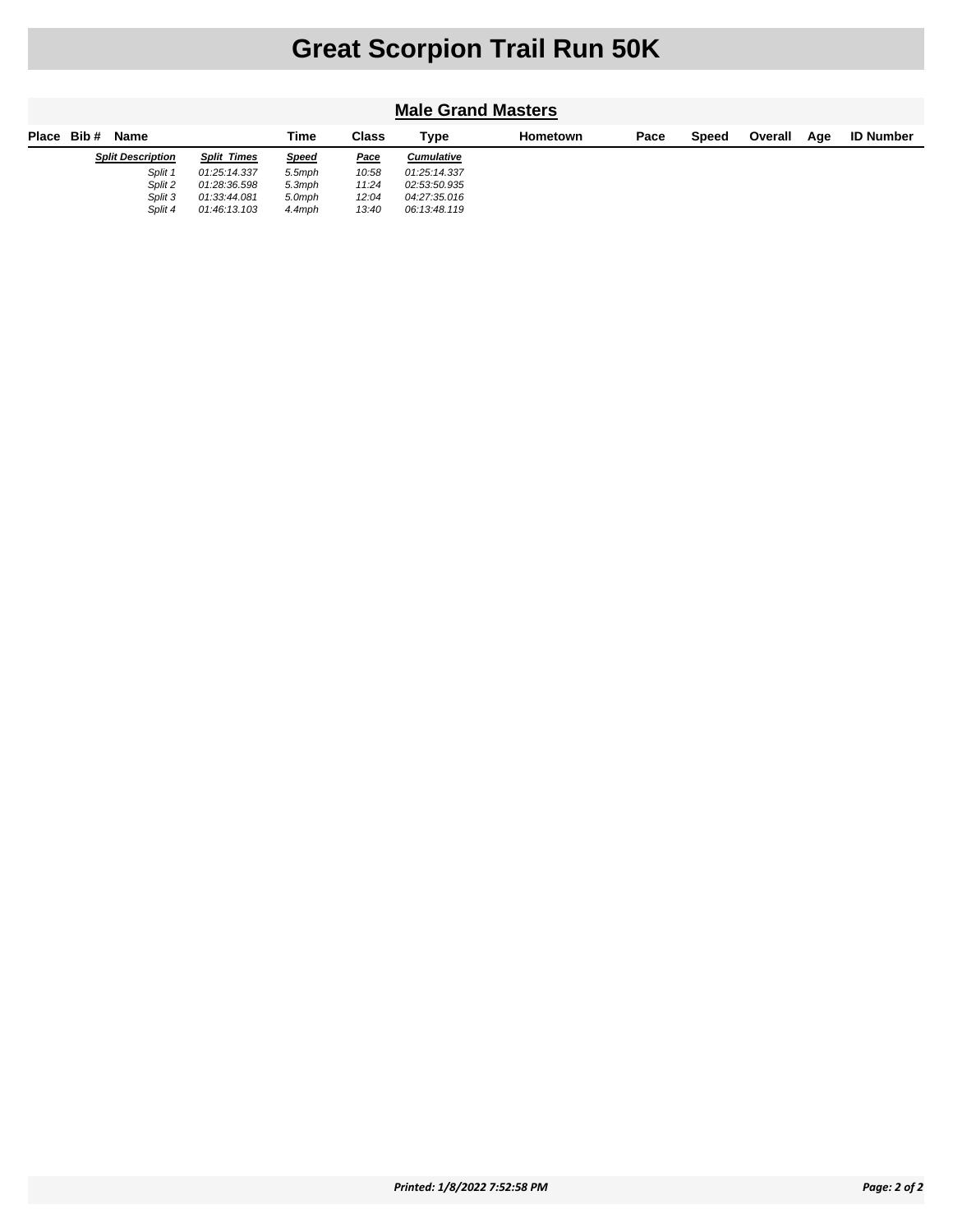### **Great Scorpion Trail Run 50K (early)**

|   | Place Bib # Name         |                    | Time         | Pace  | Type               | Age(Sex |
|---|--------------------------|--------------------|--------------|-------|--------------------|---------|
| 1 | 100 EVELYN WATKINS       |                    | 08:02:46.05  |       | 15:32 RUNNER 41(F) |         |
|   | <b>Split Description</b> | <b>Split Times</b> | <b>Speed</b> | Pace  | <b>Cumulative</b>  |         |
|   | Split 1                  | 01:49:56.462       | $4.2$ mph    | 14:09 | 01:49:56.462       |         |
|   | Split 2                  | 01:49:22.057       | $4.3$ mph    | 14:04 | 03:39:18.519       |         |
|   | Split 3                  | 02:07:23.977       | $3.7$ mph    | 16:24 | 05:46:42.496       |         |
|   | Split 4                  | 02:16:03.555       | $3.4$ mph    | 17:31 | 08:02:46.051       |         |
|   |                          |                    |              |       |                    |         |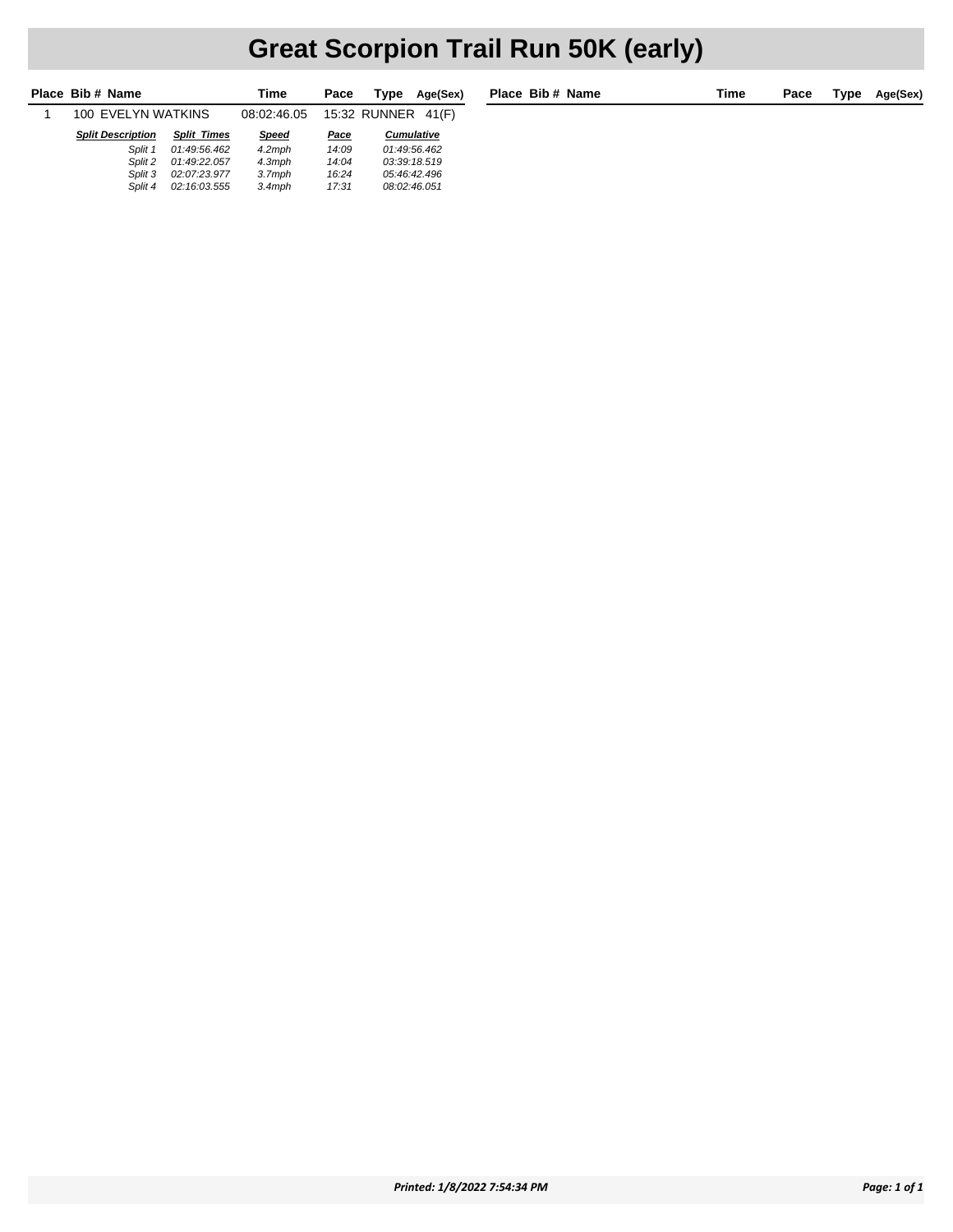|                | Place Bib # Name                                    |                                    | Time                        | Pace                 | Type                                    | Age(Sex)     |    | Place Bib # Name                               |                                                    | Time                             | Pace                          | Type                                              | Age(Sex) |
|----------------|-----------------------------------------------------|------------------------------------|-----------------------------|----------------------|-----------------------------------------|--------------|----|------------------------------------------------|----------------------------------------------------|----------------------------------|-------------------------------|---------------------------------------------------|----------|
| 1              | 215 CHRISTOPHER                                     |                                    | 02:03:12.57                 |                      | 07:55 RUNNER 33(M)                      |              | 17 | 245 ELTON REED                                 |                                                    | 03:15:37.42                      |                               | 12:35 RUNNER 46(M)                                |          |
|                | <b>MIXON</b><br><b>Split Description</b><br>Split 1 | <b>Split Times</b><br>01:00:07.292 | <b>Speed</b><br>7.8mph      | <u>Pace</u><br>07:44 | <b>Cumulative</b><br>01:00:07.292       |              |    | <b>Split Description</b><br>Split 1<br>Split 2 | <b>Split Times</b><br>01:30:23.852<br>01:45:13.577 | <b>Speed</b><br>5.2mph<br>4.4mph | <u>Pace</u><br>11:38<br>13:32 | <b>Cumulative</b><br>01:30:23.852<br>03:15:37.429 |          |
|                | Split 2                                             | 01:03:05.283                       | 7.4mph                      | 08:07                | 02:03:12.575                            |              | 18 | 67 PAIGE WALLER                                |                                                    | 03:25:26.05                      |                               | 13:13 RUNNER 33(F)                                |          |
| 2              | 184 BROCK RIDER                                     |                                    | 02:10:56.61                 |                      | 08:25 RUNNER 43(M)                      |              |    | <b>Split Description</b>                       | <b>Split Times</b>                                 | <b>Speed</b>                     | <u>Pace</u>                   | <b>Cumulative</b>                                 |          |
|                | <b>Split Description</b><br>Split 1                 | <b>Split Times</b><br>01:04:31.576 | <b>Speed</b><br>7.2mph      | <u>Pace</u><br>08:18 | <b>Cumulative</b><br>01:04:31.576       |              |    | Split 1<br>Split 2                             | 01:35:49.606<br>01:49:36.446                       | 4.9mph<br>4.3mph                 | 12:20<br>14:06                | 01:35:49.606<br>03:25:26.052                      |          |
|                | Split 2                                             | 01:06:25.043                       | 7.0mph                      | 08:33                | 02:10:56.619                            |              | 19 | 167 CASEY MINO                                 |                                                    | 03:26:31.58                      |                               | 13:17 RUNNER 40(F)                                |          |
| 3              | 170 JONATHAN VALONE                                 |                                    | 02:24:35.82                 |                      | 09:18 RUNNER 39(M)                      |              |    | <b>Split Description</b>                       | <b>Split Times</b>                                 | <u>Speed</u>                     | <u>Pace</u>                   | <b>Cumulative</b>                                 |          |
|                | <b>Split Description</b>                            | <b>Split Times</b>                 | <u>Speed</u>                | <b>Pace</b>          | <b>Cumulative</b>                       |              |    | Split 1                                        | 01:32:38.606                                       | 5.0mph                           | 11:55                         | 01:32:38.606                                      |          |
|                | Split 1<br>Split 2                                  | 01:09:39.861<br>01:14:55.962       | 6.7mph<br>6.2mph            | 08:58<br>09:38       | 01:09:39.861<br>02:24:35.823            |              |    | Split 2                                        | 01:53:52.982                                       | 4.1mph                           | 14:39                         | 03:26:31.588                                      |          |
| 4              | 210 HANS TULIP                                      |                                    | 02:28:34.86                 |                      | 09:33 RUNNER 39(M)                      |              | 20 | 254 CHRISTOPHER<br><b>STRAYHORN</b>            |                                                    | 03:32:36.34                      |                               | 13:41 RUNNER 54(M)                                |          |
|                | <b>Split Description</b>                            | <b>Split Times</b>                 | Speed                       | Pace                 | <b>Cumulative</b>                       |              |    | <b>Split Description</b>                       | <b>Split Times</b>                                 | <u>Speed</u>                     | <u>Pace</u>                   | <b>Cumulative</b>                                 |          |
|                | Split 1                                             | 01:16:30.483                       | 6.1mph                      | 09:51                | 01:16:30.483                            |              |    | Split 1                                        | 01:46:33.214                                       | 4.4mph                           | 13:43                         | 01:46:33.214                                      |          |
|                | Split 2                                             | 01:12:04.378                       | 6.5mph                      | 09:16                | 02:28:34.861                            |              |    | Split 2                                        | 01:46:03.126                                       | 4.4mph                           | 13:39                         | 03:32:36.340                                      |          |
| 5              | 201 ANGEL OVERSTREET                                |                                    | 02:32:50.85                 |                      | 09:50 RUNNER 46(F)                      |              | 21 | 62 CHRISTY BOWLING                             |                                                    | 03:39:16.98                      |                               | 14:06 RUNNER 43(F)                                |          |
|                | <b>Split Description</b>                            | <b>Split Times</b>                 | <b>Speed</b><br>6.2mph      | <u>Pace</u><br>09:42 | <b>Cumulative</b><br>01:15:21.407       |              |    | <b>Split Description</b>                       | <b>Split Times</b>                                 | <u>Speed</u>                     | <u>Pace</u><br>13:34          | <b>Cumulative</b>                                 |          |
|                | Split 1<br>Split 2                                  | 01:15:21.407<br>01:17:29.445       | 6.0mph                      | 09:58                | 02:32:50.852                            |              |    | Split 1<br>Split 2                             | 01:45:27.576<br>01:53:49.407                       | 4.4mph<br>4.1mph                 | 14:39                         | 01:45:27.576<br>03:39:16.983                      |          |
| 6              | 65 SHELLY NORMAND                                   |                                    | 02:39:14.00                 |                      | 10:15 RUNNER 42(F)                      |              | 22 | <b>SCOTT SMITH</b><br>4                        |                                                    | 03:42:08.06                      |                               | 14:17 RUNNER 34(M)                                |          |
|                | <b>Split Description</b>                            | <b>Split Times</b>                 | <b>Speed</b>                | Pace                 | <b>Cumulative</b>                       |              |    | <b>Split Description</b>                       | <b>Split Times</b>                                 | <b>Speed</b>                     | <u>Pace</u>                   | <b>Cumulative</b>                                 |          |
|                | Split 1<br>Split 2                                  | 01:19:01.511<br>01:20:12.492       | 5.9mph<br>5.8mph            | 10:10<br>10:19       | 01:19:01.511<br>02:39:14.003            |              |    | Split 1<br>Split 2                             | 01:27:46.223<br>02:14:21.844                       | 5.3mph<br>3.5mph                 | 11:18<br>17:17                | 01:27:46.223<br>03:42:08.067                      |          |
| $\overline{7}$ | 218 DAN RAO                                         |                                    | 02:40:01.56                 |                      | 10:18 RUNNER 59(M)                      |              | 23 | <b>KEITH KETTREY</b><br>40                     |                                                    | 03:43:11.98                      |                               | 14:22 RUNNER 65(M)                                |          |
|                | <b>Split Description</b>                            | <b>Split Times</b>                 | <u>Speed</u>                | <u>Pace</u>          | <b>Cumulative</b>                       |              |    | <b>Split Description</b>                       | <b>Split Times</b>                                 | <b>Speed</b>                     | <u>Pace</u>                   | <b>Cumulative</b>                                 |          |
|                | Split 1                                             | 01:19:54.525                       | 5.8mph                      | 10:17                | 01:19:54.525                            |              |    | Split 1                                        | 01:47:59.498                                       | 4.3mph                           | 13:54                         | 01:47:59.498                                      |          |
| 8              | Split 2<br>257 GREG SANDERS                         | 01:20:07.042                       | 5.8mph                      | 10:18                | 02:40:01.567                            |              | 24 | Split 2<br>212 KAREN CLEM                      | 01:55:12.484                                       | 4.0mph<br>03:52:09.21            | 14:49                         | 03:43:11.982<br>14:56 RUNNER 53(F)                |          |
|                |                                                     |                                    | 02:41:38.08                 |                      | 10:24 RUNNER 58(M)                      |              |    |                                                |                                                    |                                  |                               |                                                   |          |
|                | <b>Split Description</b><br>Split 1                 | <b>Split Times</b><br>01:16:25.487 | <u>Speed</u><br>6.1mph      | <b>Pace</b><br>09:50 | <b>Cumulative</b><br>01:16:25.487       |              |    | <b>Split Description</b><br>Split 1            | <b>Split Times</b><br>01:54:38.345                 | <u>Speed</u><br>4.1mph           | <u>Pace</u><br>14:45          | <b>Cumulative</b><br>01:54:38.345                 |          |
|                | Split 2                                             | 01:25:12.600                       | 5.5mph                      | 10:58                | 02:41:38.087                            |              |    | Split 2                                        | 01:57:30.867                                       | 4.0mph                           | 15:07                         | 03:52:09.212                                      |          |
| 9              | 195 ZACH VAN<br><b>WETTERING</b>                    |                                    | 02:43:44.80                 |                      | 10:32 RUNNER 30(M)                      |              | 25 | 16 JIMMIE FROST                                |                                                    | 03:55:34.50                      |                               | 15:09 RUNNER 41(M)                                |          |
|                |                                                     | <b>Split Times</b>                 |                             |                      |                                         |              |    | <b>Split Description</b><br>Split 1            | <b>Split Times</b><br>01:51:21.324                 | <b>Speed</b><br>4.2mph           | <u>Pace</u><br>14:20          | <b>Cumulative</b><br>01:51:21.324                 |          |
|                | <b>Split Description</b><br>Split 1                 | 01:19:36.948                       | <b>Speed</b><br>5.9mph      | <u>Pace</u><br>10:15 | <b>Cumulative</b><br>01:19:36.948       |              |    | Split 2                                        | 02:04:13.185                                       | 3.8mph                           | 15:59                         | 03:55:34.509                                      |          |
|                | Split 2                                             | 01:24:07.855                       | 5.5mph                      | 10:49                | 02:43:44.803                            |              | 26 | 203 TERESA HAMRICK                             |                                                    | 03:57:07.19                      |                               | 15:15 RUNNER 51(F)                                |          |
| 10             | 191 CALVIN SHOOP                                    |                                    | 02:50:27.38                 |                      | 10:58 RUNNER 26(M)                      |              |    | <b>Split Description</b>                       | <b>Split Times</b>                                 | <b>Speed</b>                     | <u>Pace</u>                   | <b>Cumulative</b>                                 |          |
|                | <b>Split Description</b>                            | <b>Split Times</b>                 | <u>Speed</u>                | <u>Pace</u>          | <b>Cumulative</b>                       |              |    | Split 1                                        | 01:47:55.363                                       | 4.3mph                           | 13:53                         | 01:47:55.363<br>03:57:07.197                      |          |
|                | Split 1<br>Split 2                                  | 01:23:11.958<br>01:27:15.427       | 5.6mph<br>5.3mph            | 10:42<br>11:14       | 01:23:11.958<br>02:50:27.385            |              | 27 | Split 2<br>95 MARGARET MEYER                   | 02:09:11.834                                       | 3.6mph<br>04:06:22.54            | 16:38                         | 15:51 RUNNER 66(F)                                |          |
| 11             | 24 DAMIE ROBERTS                                    |                                    | 02:50:53.56                 |                      | 11:00 RUNNER 43(F)                      |              |    | <b>Split Description</b>                       | <b>Split Times</b>                                 | <b>Speed</b>                     | <u>Pace</u>                   | <b>Cumulative</b>                                 |          |
|                | <b>Split Description</b>                            | <b>Split Times</b>                 | <b>Speed</b>                | <u>Pace</u>          | <b>Cumulative</b>                       |              |    | Split 1                                        | 01:59:06.299                                       | 3.9mph                           | 15:20                         | 01:59:06.299                                      |          |
|                | Split 1                                             | 01:23:46.814                       | 5.6mph                      | 10:47                | 01:23:46.814                            |              |    | Split 2                                        | 02:07:16.242                                       | 3.7mph                           | 16:23                         | 04:06:22.541                                      |          |
|                | Split 2                                             | 01:27:06.754                       | 5.3mph                      | 11:12                |                                         | 02:50:53.568 | 28 | 253 BOBBY GRAHAM                               |                                                    | 04:16:26.72                      |                               | 16:30 RUNNER 64(M)                                |          |
| 12             | 246 STEPHANIE WELDON                                |                                    | 02:59:06.49                 |                      | 11:31 RUNNER 51(F)                      |              |    | <b>Split Description</b>                       | <b>Split Times</b>                                 | <b>Speed</b>                     | <u>Pace</u>                   | <b>Cumulative</b>                                 |          |
|                | <b>Split Description</b><br>Split 1                 | <b>Split Times</b><br>01:26:17.121 | <u>Speed</u><br>5.4mph      | <u>Pace</u><br>11:06 | <b>Cumulative</b><br>01:26:17.121       |              |    | Split 1<br>Split 2                             | 01:55:33.034<br>02:20:53.690                       | 4.0mph<br>3.3mph                 | 14:52<br>18:08                | 01:55:33.034<br>04:16:26.724                      |          |
|                | Split 2                                             | 01:32:49.377                       | 5.0mph                      | 11:57                | 02:59:06.498                            |              | 29 | 194 CHUCK NAYLOR                               |                                                    | 04:17:04.55                      |                               | 16:32 RUNNER 60(M)                                |          |
| 13             | 182 ALISON ELLIS                                    |                                    | 03:00:06.85                 |                      | 11:35 RUNNER 52(F)                      |              |    | <b>Split Description</b>                       | <b>Split Times</b>                                 | <b>Speed</b>                     | <u>Pace</u>                   | <b>Cumulative</b>                                 |          |
|                | <b>Split Description</b>                            | <b>Split Times</b>                 | <b>Speed</b>                | <u>Pace</u>          | <b>Cumulative</b>                       |              |    | Split 1                                        | 01:53:58.727                                       | $4.1$ mph                        | 14:40                         | 01:53:58.727                                      |          |
|                | Split 1<br>Split 2                                  | 01:25:36.341<br>01:34:30.509       | 5.4mph<br>4.9mph            | 11:01<br>12:10       | 01:25:36.341<br>03:00:06.850            |              | 30 | Split 2<br>240 COLE WILLIAMS                   | 02:23:05.823                                       | 3.3mph<br>04:36:46.31            | 18:25                         | 04:17:04.550<br>17:49 RUNNER 29(M)                |          |
| 14             | 247 NATHAN TADLOCK                                  |                                    | 03:06:34.19                 |                      | 12:00 RUNNER 42(M)                      |              |    |                                                |                                                    |                                  |                               |                                                   |          |
|                | <b>Split Description</b>                            | <b>Split Times</b>                 | <b>Speed</b>                | <u>Pace</u>          | <b>Cumulative</b>                       |              |    | <b>Split Description</b><br>Split 1            | <b>Split Times</b><br>01:53:56.979                 | <b>Speed</b><br>4.1mph           | <u>Pace</u><br>14:40          | <b>Cumulative</b><br>01:53:56.979                 |          |
|                | Split 1                                             | 01:24:30.367                       | 5.5mph                      | 10:52                | 01:24:30.367                            |              |    | Split 2                                        | 02:42:49.338                                       | 2.9mph                           | 20:57                         | 04:36:46.317                                      |          |
|                | Split 2                                             | 01:42:03.823                       | 4.6mph                      | 13:08                | 03:06:34.190                            |              | 31 | 68 CLARE SANDERS                               |                                                    | 04:37:02.45                      |                               | 17:50 RUNNER 47(F)                                |          |
| 15             | 20 KHANH BAILEY<br><b>Split Description</b>         | <b>Split Times</b>                 | 03:09:39.02<br><b>Speed</b> | <b>Pace</b>          | 12:12 RUNNER 47(F)<br><b>Cumulative</b> |              |    | <b>Split Description</b><br>Split 1            | <b>Split Times</b><br>02:16:05.818                 | <b>Speed</b><br>3.4mph           | <u>Pace</u><br>17:31          | <b>Cumulative</b><br>02:16:05.818                 |          |
|                | Split 1                                             | 01:31:29.324                       | 5.1mph                      | 11:46                | 01:31:29.324                            |              |    | Split 2                                        | 02:20:56.634                                       | 3.3mph                           | 18:08                         | 04:37:02.452                                      |          |
|                | Split 2                                             | 01:38:09.698                       | 4.7mph                      | 12:38                |                                         | 03:09:39.022 | 32 | 86 AL GALLARNO                                 |                                                    | 04:44:13.77                      |                               | 18:17 RUNNER 62(M)                                |          |
| 16             | 223 ANTONIO GIPSON                                  |                                    | 03:12:12.34                 |                      | 12:22 RUNNER 26(M)                      |              |    | <b>Split Description</b>                       | <b>Split Times</b>                                 | <b>Speed</b>                     | <u>Pace</u>                   | <b>Cumulative</b>                                 |          |
|                | <b>Split Description</b>                            | <b>Split Times</b>                 | <u>Speed</u>                | <u>Pace</u>          | <b>Cumulative</b>                       |              |    | Split 1<br>Split 2                             | 02:00:41.670<br>02:43:32.109                       | 3.9mph<br>2.8mph                 | 15:32<br>21:03                | 02:00:41.670<br>04:44:13.779                      |          |
|                | Split 1<br>Split 2                                  | 01:27:46.083<br>01:44:26.257       | 5.3mph<br>4.5mph            | 11:17<br>13:26       | 01:27:46.083<br>03:12:12.340            |              |    |                                                |                                                    |                                  |                               |                                                   |          |

|    | Place Bib # Name                               |                                    | Time                   | Pace                 | Type                              | Age(Sex) |  |
|----|------------------------------------------------|------------------------------------|------------------------|----------------------|-----------------------------------|----------|--|
| 17 | 245 ELTON REED                                 |                                    | 03:15:37.42            |                      | 12:35 RUNNER                      | 46(M)    |  |
|    | <b>Split Description</b>                       | <b>Split Times</b>                 | <b>Speed</b>           | Pace                 | <b>Cumulative</b>                 |          |  |
|    | Split 1                                        | 01:30:23.852                       | 5.2mph                 | 11:38                | 01:30:23.852                      |          |  |
|    | Split 2<br><b>PAIGE WALLER</b>                 | 01:45:13.577                       | 4.4mph                 | 13:32                | 03:15:37.429                      |          |  |
| 18 | 67                                             |                                    | 03:25:26.05            |                      | 13:13 RUNNER                      | 33(F)    |  |
|    | <b>Split Description</b><br>Split 1            | <b>Split Times</b><br>01:35:49.606 | <b>Speed</b><br>4.9mph | <b>Pace</b><br>12:20 | <b>Cumulative</b><br>01:35:49.606 |          |  |
|    | Split 2                                        | 01:49:36.446                       | 4.3mph                 | 14:06                | 03:25:26.052                      |          |  |
| 19 | 167 CASEY MINO                                 |                                    | 03:26:31.58            |                      | <b>13:17 RUNNER</b>               | 40(F)    |  |
|    | <b>Split Description</b>                       | <b>Split Times</b>                 | <b>Speed</b>           | Pace                 | <b>Cumulative</b>                 |          |  |
|    | Split 1                                        | 01:32:38.606                       | 5.0mph                 | 11:55                | 01:32:38.606                      |          |  |
| 20 | Split 2<br>254 CHRISTOPHER                     | 01:53:52.982                       | 4.1mph<br>03:32:36.34  | 14:39<br>13:41       | 03:26:31.588<br>RUNNER            | 54(M)    |  |
|    | STRAYHORN                                      |                                    |                        |                      |                                   |          |  |
|    | <b>Split Description</b>                       | <b>Split Times</b>                 | <u>Speed</u>           | <b>Pace</b>          | <b>Cumulative</b>                 |          |  |
|    | Split 1<br>Split 2                             | 01:46:33.214<br>01:46:03.126       | 4.4mph<br>4.4mph       | 13:43<br>13:39       | 01:46:33.214<br>03:32:36.340      |          |  |
| 21 | <b>CHRISTY BOWLING</b><br>62                   |                                    | 03:39:16.98            | 14:06                | RUNNER                            | 43(F)    |  |
|    | <b>Split Description</b>                       | <b>Split Times</b>                 | <u>Speed</u>           | Pace                 | <b>Cumulative</b>                 |          |  |
|    | Split 1                                        | 01:45:27.576                       | 4.4mph                 | 13:34                | 01:45:27.576                      |          |  |
|    | Split 2                                        | 01:53:49.407                       | 4.1mph                 | 14:39                | 03:39:16.983                      |          |  |
| 22 | <b>SCOTT SMITH</b><br>4                        |                                    | 03:42:08.06            |                      | <b>14:17 RUNNER</b>               | 34(M)    |  |
|    | <b>Split Description</b>                       | <b>Split Times</b>                 | <u>Speed</u>           | Pace                 | <b>Cumulative</b>                 |          |  |
|    | Split 1<br>Split 2                             | 01:27:46.223<br>02:14:21.844       | 5.3mph<br>3.5mph       | 11:18<br>17:17       | 01:27:46.223<br>03:42:08.067      |          |  |
| 23 | <b>KEITH KETTREY</b><br>40                     |                                    | 03:43:11.98            |                      | 14:22 RUNNER                      | 65(M)    |  |
|    | <b>Split Description</b>                       | <b>Split Times</b>                 | <u>Speed</u>           | <b>Pace</b>          | <b>Cumulative</b>                 |          |  |
|    | Split 1                                        | 01:47:59.498                       | 4.3mph                 | 13:54                | 01:47:59.498                      |          |  |
|    | Split 2                                        | 01:55:12.484                       | 4.0mph                 | 14:49                | 03:43:11.982                      |          |  |
| 24 | 212 KAREN CLEM                                 |                                    | 03:52:09.21            |                      | 14:56 RUNNER                      | 53(F)    |  |
|    | <b>Split Description</b><br>Split 1            | <b>Split Times</b><br>01:54:38.345 | <u>Speed</u><br>4.1mph | Pace<br>14:45        | <b>Cumulative</b><br>01:54:38.345 |          |  |
|    | Split 2                                        | 01:57:30.867                       | 4.0mph                 | 15:07                | 03:52:09.212                      |          |  |
| 25 | <b>JIMMIE FROST</b><br>16                      |                                    | 03:55:34.50            | 15:09                | RUNNER                            | 41(M)    |  |
|    | <b>Split Description</b>                       | <u>Split Times</u>                 | <u>Speed</u>           | <u>Pace</u>          | <b>Cumulative</b>                 |          |  |
|    | Split 1<br>Split 2                             | 01:51:21.324<br>02:04:13.185       | 4.2mph<br>3.8mph       | 14:20<br>15:59       | 01:51:21.324<br>03:55:34.509      |          |  |
| 26 | 203 TERESA HAMRICK                             |                                    | 03:57:07.19            |                      | 15:15 RUNNER                      | 51(F)    |  |
|    | <b>Split Description</b>                       | <b>Split Times</b>                 | <u>Speed</u>           | <u>Pace</u>          | <b>Cumulative</b>                 |          |  |
|    | Split 1                                        | 01:47:55.363                       | 4.3mph                 | 13:53                | 01:47:55.363                      |          |  |
| 27 | Split 2<br><b>MARGARET MEYER</b><br>95         | 02:09:11.834                       | 3.6mph<br>04:06:22.54  | 16:38<br>15:51       | 03:57:07.197<br><b>RUNNER</b>     | 66(F)    |  |
|    | <b>Split Description</b>                       | <b>Split Times</b>                 | <u>Speed</u>           | <u>Pace</u>          | <u>Cumulative</u>                 |          |  |
|    | Split 1                                        | 01:59:06.299                       | 3.9mph                 | 15:20                | 01:59:06.299                      |          |  |
|    | Split 2                                        | 02:07:16.242                       | 3.7mph                 | 16:23                | 04:06:22.541                      |          |  |
| 28 | 253 BOBBY GRAHAM                               |                                    | 04:16:26.72            |                      | 16:30 RUNNER                      | 64(M)    |  |
|    | <b>Split Description</b><br>Split 1            | <b>Split Times</b><br>01:55:33.034 | <b>Speed</b><br>4.0mph | <u>Pace</u><br>14:52 | <b>Cumulative</b><br>01:55:33.034 |          |  |
|    | Split 2                                        | 02:20:53.690                       | 3.3mph                 | 18:08                | 04:16:26.724                      |          |  |
| 29 | <b>194 CHUCK NAYLOR</b>                        |                                    | 04:17:04.55            |                      | 16:32 RUNNER                      | 60(M)    |  |
|    | <b>Split Description</b>                       | <b>Split Times</b>                 | <u>Speed</u>           | <u>Pace</u>          | <b>Cumulative</b>                 |          |  |
|    | Split 1<br>Split 2                             | 01:53:58.727                       | 4.1mph<br>3.3mph       | 14:40<br>18:25       | 01:53:58.727<br>04:17:04.550      |          |  |
| 30 | 240 COLE WILLIAMS                              | 02:23:05.823                       | 04:36:46.31            |                      | 17:49 RUNNER                      | 29(M)    |  |
|    | <b>Split Description</b>                       | <b>Split Times</b>                 | <b>Speed</b>           | <u>Pace</u>          | <b>Cumulative</b>                 |          |  |
|    | Split 1                                        | 01:53:56.979                       | 4.1mph                 | 14:40                | 01:53:56.979                      |          |  |
|    | 02:42:49.338<br>Split 2                        |                                    | 2.9mph                 | 20:57                | 04:36:46.317                      |          |  |
| 31 | <b>CLARE SANDERS</b><br>68                     |                                    | 04:37:02.45            |                      | 17:50 RUNNER                      | 47(F)    |  |
|    | <b>Split Description</b><br><b>Split Times</b> |                                    | <u>Speed</u>           | <u>Pace</u><br>17:31 | <b>Cumulative</b><br>02:16:05.818 |          |  |
|    | Split 1<br>Split 2                             | 02:16:05.818<br>02:20:56.634       | 3.4mph<br>3.3mph       | 18:08                | 04:37:02.452                      |          |  |
| 32 | AL GALLARNO<br>86                              |                                    | 04:44:13.77            |                      | 18:17 RUNNER                      | 62(M)    |  |
|    | <b>Split Description</b>                       | <b>Split Times</b>                 | <b>Speed</b>           | <u>Pace</u>          | <b>Cumulative</b>                 |          |  |
|    | Split 1                                        | 02:00:41.670                       | 3.9mph                 | 15:32                | 02:00:41.670                      |          |  |
|    | Split 2                                        | 02:43:32.109                       | 2.8mph                 | 21:03                | 04:44:13.779                      |          |  |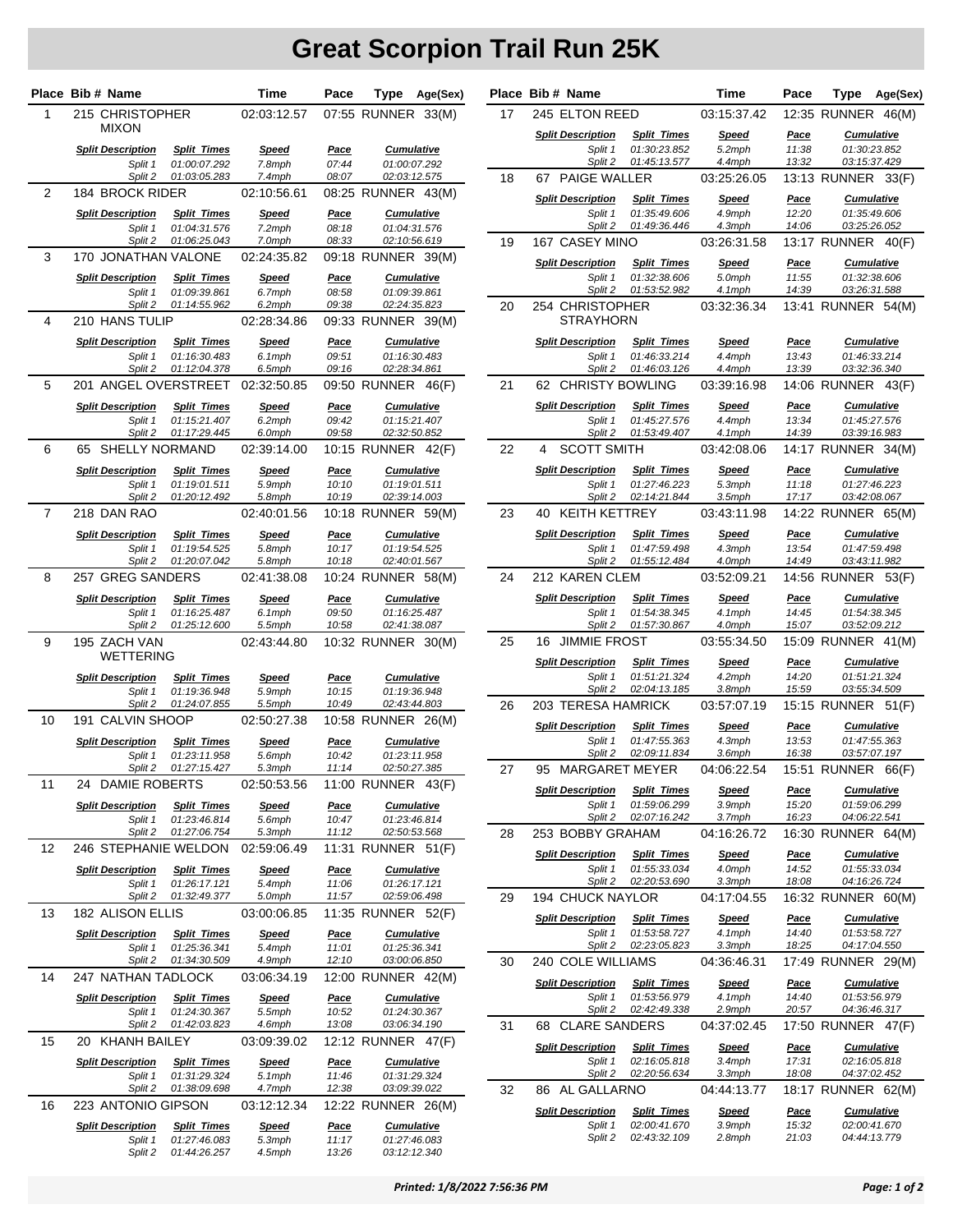|    | Place Bib # Name                               |                    | Time          | Pace  | Type<br>Age(Sex)             |  |
|----|------------------------------------------------|--------------------|---------------|-------|------------------------------|--|
| 33 | 17 DAVID GREEN                                 |                    | 04:56:46.15   |       | <b>19:06 RUNNER</b><br>60(F) |  |
|    | <b>Split Description</b>                       | <b>Split Times</b> | <b>Speed</b>  | Pace  | <b>Cumulative</b>            |  |
|    | Split 1                                        | 02:08:41.428       | $3.6$ mph     | 16:34 | 02:08:41.428                 |  |
|    | Split 2                                        | 02:48:04.727       | $2.8$ mph     | 21:38 | 04:56:46.155                 |  |
| 34 | <b>SELENA DANIEL</b><br>47                     |                    | 04:56:59.20   |       | 19:07 RUNNER<br>50(F)        |  |
|    | <b>Split Description</b><br><b>Split Times</b> |                    | Speed         | Pace  | <b>Cumulative</b>            |  |
|    | Split 1                                        | 02:14:25.517       | $3.5$ mph     | 17:18 | 02:14:25.517                 |  |
|    | Split 2                                        | 02:42:33.685       | $2.9$ mph     | 20:55 | 04:56:59.202                 |  |
| 35 | KATHERINF<br>34<br><b>MONTAGUE</b>             |                    | 05:10:29.32   |       | <b>19:59 RUNNER</b><br>39(F) |  |
|    | <b>Split Description</b><br><b>Split Times</b> |                    | Speed<br>Pace |       | <b>Cumulative</b>            |  |
|    | Split 1<br>02:12:23.860                        |                    | $3.5$ mph     | 17:02 | 02:12:23.860                 |  |
|    | Split 2                                        | 02:58:05.464       | $2.6$ mph     | 22:55 | 05:10:29.324                 |  |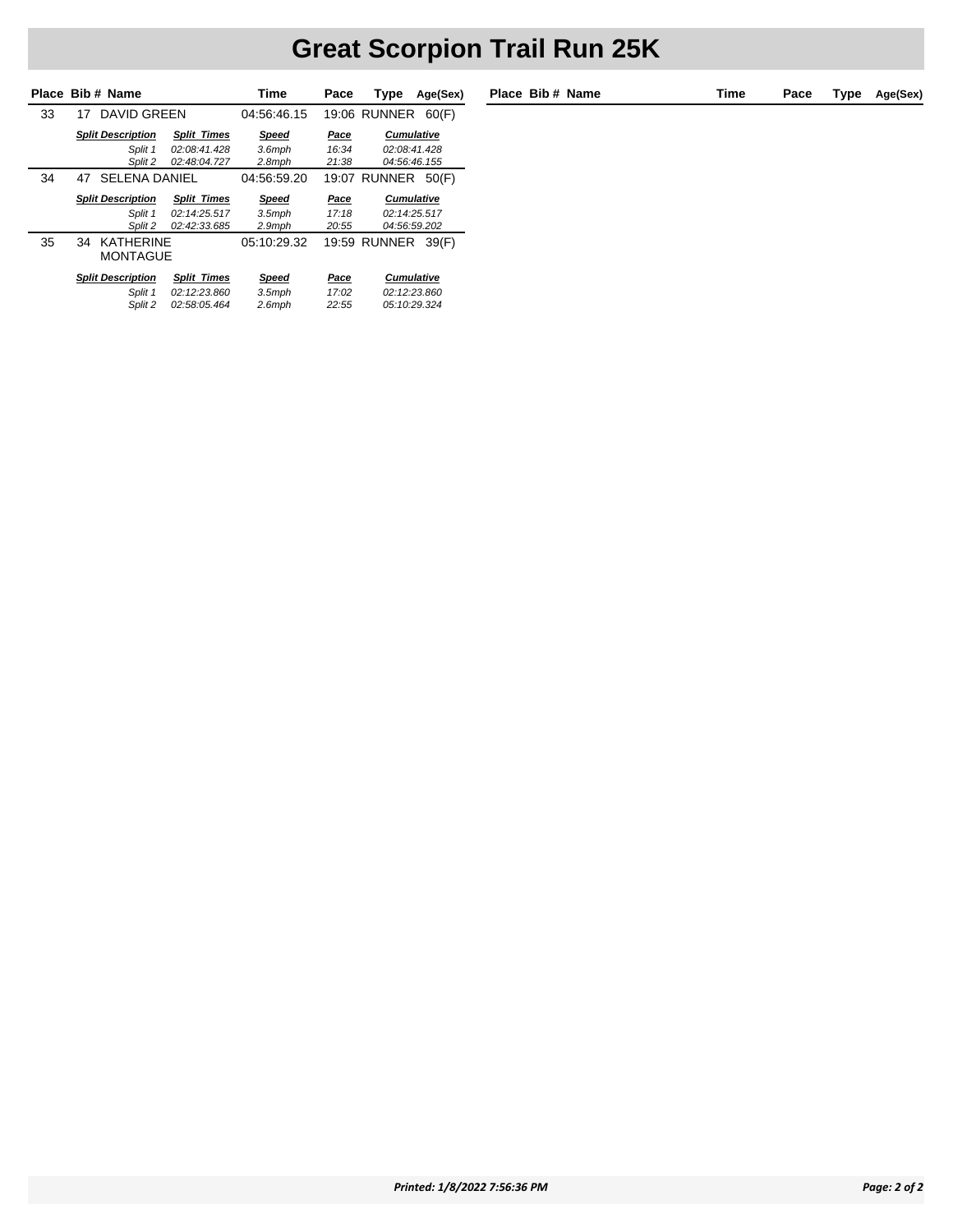#### **Overall Male Runner**

|   | Place Bib# | <b>Name</b>              |                              | Time                | <b>Class</b>   | Type                         | <b>Hometown</b>  | Pace   | <b>Speed</b> | Overall | Age | <b>ID Number</b> |
|---|------------|--------------------------|------------------------------|---------------------|----------------|------------------------------|------------------|--------|--------------|---------|-----|------------------|
|   | 215        | <b>CHRISTOPHER MIXON</b> |                              | 02:03:12.57         |                | Runner                       | Jackson, MS      | 7:56/M | 7.6mph       |         | 33  |                  |
|   |            | <b>Split Description</b> | <b>Split Times</b>           | <b>Speed</b>        | <b>Pace</b>    | <b>Cumulative</b>            |                  |        |              |         |     |                  |
|   |            | Split 1<br>Split 2       | 01:00:07.292<br>01:03:05.283 | 7.8mph<br>7.4mph    | 07:44<br>08:07 | 01:00:07.292<br>02:03:12.575 |                  |        |              |         |     |                  |
| 2 | 184        | <b>BROCK RIDER</b>       |                              | 02:10:56.61         |                | Runner                       | Spring Mills, PA | 8:26/M | 7.1mph       | 2       | 43  |                  |
|   |            | <b>Split Description</b> | <b>Split Times</b>           | <b>Speed</b>        | <u>Pace</u>    | <b>Cumulative</b>            |                  |        |              |         |     |                  |
|   |            | Split 1<br>Split 2       | 01:04:31.576<br>01:06:25.043 | $7.2$ mph<br>7.0mph | 08:18<br>08:33 | 01:04:31.576<br>02:10:56.619 |                  |        |              |         |     |                  |
| 3 | 170        | <b>JONATHAN VALONE</b>   |                              | 02:24:35.82         |                | Runner                       | Madison, MS      | 9:18/M | 6.4mph       | 3       | 39  |                  |
|   |            | <b>Split Description</b> | <b>Split Times</b>           | <b>Speed</b>        | <b>Pace</b>    | <b>Cumulative</b>            |                  |        |              |         |     |                  |
|   |            | Split 1<br>Split 2       | 01:09:39.861<br>01:14:55.962 | 6.7mph<br>$6.2$ mph | 08:58<br>09:38 | 01:09:39.861<br>02:24:35.823 |                  |        |              |         |     |                  |

#### **Overall Female Runner**

| Place Bib# |     | Name                     |                              | Time                | <b>Class</b>   | Type                         | Hometown        | Pace    | <b>Speed</b> | Overall | Age | <b>ID Number</b> |
|------------|-----|--------------------------|------------------------------|---------------------|----------------|------------------------------|-----------------|---------|--------------|---------|-----|------------------|
|            | 201 | ANGEL OVERSTREET         |                              | 02:32:50.85         |                | Runner                       | Magee, MS       | 9:50/M  | 6.1mph       | 5       | 46  |                  |
|            |     | <b>Split Description</b> | <b>Split Times</b>           | <b>Speed</b>        | <u>Pace</u>    | <b>Cumulative</b>            |                 |         |              |         |     |                  |
|            |     | Split 1<br>Split 2       | 01:15:21.407<br>01:17:29.445 | 6.2mph<br>6.0mph    | 09:42<br>09:58 | 01:15:21.407<br>02:32:50.852 |                 |         |              |         |     |                  |
| 2          | 65  | SHELLY NORMAND           |                              | 02:39:14.00         |                | Runner                       | Hattiesburg, MS | 10:15/M | 5.9mph       | 6       | 42  |                  |
|            |     | <b>Split Description</b> | <b>Split Times</b>           | <b>Speed</b>        | <u>Pace</u>    | <b>Cumulative</b>            |                 |         |              |         |     |                  |
|            |     | Split 1<br>Split 2       | 01:19:01.511<br>01:20:12.492 | 5.9mph<br>5.8mph    | 10:10<br>10:19 | 01:19:01.511<br>02:39:14.003 |                 |         |              |         |     |                  |
| 3          | 24  | DAMIE ROBERTS            |                              | 02:50:53.56         |                | Runner                       | New Orleans, LA | 11:00/M | 5.5mph       | 11      | 43  |                  |
|            |     | <b>Split Description</b> | <b>Split Times</b>           | <b>Speed</b>        | <u>Pace</u>    | <b>Cumulative</b>            |                 |         |              |         |     |                  |
|            |     | Split 1<br>Split 2       | 01:23:46.814<br>01:27:06.754 | 5.6mph<br>$5.3$ mph | 10:47<br>11:12 | 01:23:46.814<br>02:50:53.568 |                 |         |              |         |     |                  |

| <b>Male Masters</b> |            |                          |                              |                  |                |                              |              |         |              |         |     |                  |  |
|---------------------|------------|--------------------------|------------------------------|------------------|----------------|------------------------------|--------------|---------|--------------|---------|-----|------------------|--|
|                     | Place Bib# | Name                     |                              | Time             | Class          | Type                         | Hometown     | Pace    | <b>Speed</b> | Overall | Age | <b>ID Number</b> |  |
|                     | 218        | DAN RAO                  |                              | 02:40:01.56      |                | Runner                       | Winfield, AL | 10:18/M | 5.8mph       |         | 59  |                  |  |
|                     |            | <b>Split Description</b> | <b>Split Times</b>           | <b>Speed</b>     | <u>Pace</u>    | <b>Cumulative</b>            |              |         |              |         |     |                  |  |
|                     |            | Split 1<br>Split 2       | 01:19:54.525<br>01:20:07.042 | 5.8mph<br>5.8mph | 10:17<br>10:18 | 01:19:54.525<br>02:40:01.567 |              |         |              |         |     |                  |  |

|                                                    | <b>Female Masters</b>    |                     |                    |                              |             |                   |             |         |        |         |     |                  |  |  |
|----------------------------------------------------|--------------------------|---------------------|--------------------|------------------------------|-------------|-------------------|-------------|---------|--------|---------|-----|------------------|--|--|
| Place                                              | Bib #                    | Name                |                    | Time                         | Class       | Type              | Hometown    | Pace    | Speed  | Overall | Aae | <b>ID Number</b> |  |  |
|                                                    | 246                      | STEPHANIE WELDON    |                    | 02:59:06.49                  |             | Runner            | Brandon, MS | 11:32/M | 5.2mph | 12      | 51  |                  |  |  |
|                                                    | <b>Split Description</b> |                     | <b>Split Times</b> | <b>Speed</b>                 | <u>Pace</u> | <b>Cumulative</b> |             |         |        |         |     |                  |  |  |
| Split 1<br>01:26:17.121<br>Split 2<br>01:32:49.377 |                          | $5.4$ mph<br>5.0mph | 11:06<br>11:57     | 01:26:17.121<br>02:59:06.498 |             |                   |             |         |        |         |     |                  |  |  |

|                                                                                                                                | <b>Male Grand Masters</b>                                                                                             |                     |  |             |             |                   |            |         |        |   |    |  |  |  |  |
|--------------------------------------------------------------------------------------------------------------------------------|-----------------------------------------------------------------------------------------------------------------------|---------------------|--|-------------|-------------|-------------------|------------|---------|--------|---|----|--|--|--|--|
|                                                                                                                                | Time<br>Place Bib#<br><b>ID Number</b><br>Class<br>Overall<br>Pace<br><b>Hometown</b><br>Speed<br>Name<br>Type<br>Aae |                     |  |             |             |                   |            |         |        |   |    |  |  |  |  |
|                                                                                                                                | 257                                                                                                                   | <b>GREG SANDERS</b> |  | 02:41:38.08 |             | Runner            | Forest. MS | 10:24/M | 5.8mph | 8 | 58 |  |  |  |  |
|                                                                                                                                | <b>Split Description</b><br><b>Split Times</b><br><b>Speed</b>                                                        |                     |  |             | <u>Pace</u> | <b>Cumulative</b> |            |         |        |   |    |  |  |  |  |
| Split 1<br>09:50<br>01:16:25.487<br>$6.1$ mph<br>01:16:25.487<br>Split 2<br>10:58<br>01:25:12.600<br>$5.5$ mph<br>02:41:38.087 |                                                                                                                       |                     |  |             |             |                   |            |         |        |   |    |  |  |  |  |

| <b>Female Grand Masters</b> |            |                          |                    |              |              |            |              |         |        |         |     |                  |  |
|-----------------------------|------------|--------------------------|--------------------|--------------|--------------|------------|--------------|---------|--------|---------|-----|------------------|--|
|                             | Place Bib# | <b>Name</b>              |                    | Time         | Class        | Type       | Hometown     | Pace    | Speed  | Overall | Aae | <b>ID Number</b> |  |
|                             | 182        | ALISON ELLIS             |                    | 03:00:06.85  |              | Runner     | Fairhope, AL | 11:36/M | 5.2mph | 13      | 52  |                  |  |
|                             |            | <b>Split Description</b> | <b>Split Times</b> | <b>Speed</b> | <u>Pace</u>  | Cumulative |              |         |        |         |     |                  |  |
| Split 1<br>01:25:36.341     |            |                          | $5.4$ mph          | 11:01        | 01:25:36.341 |            |              |         |        |         |     |                  |  |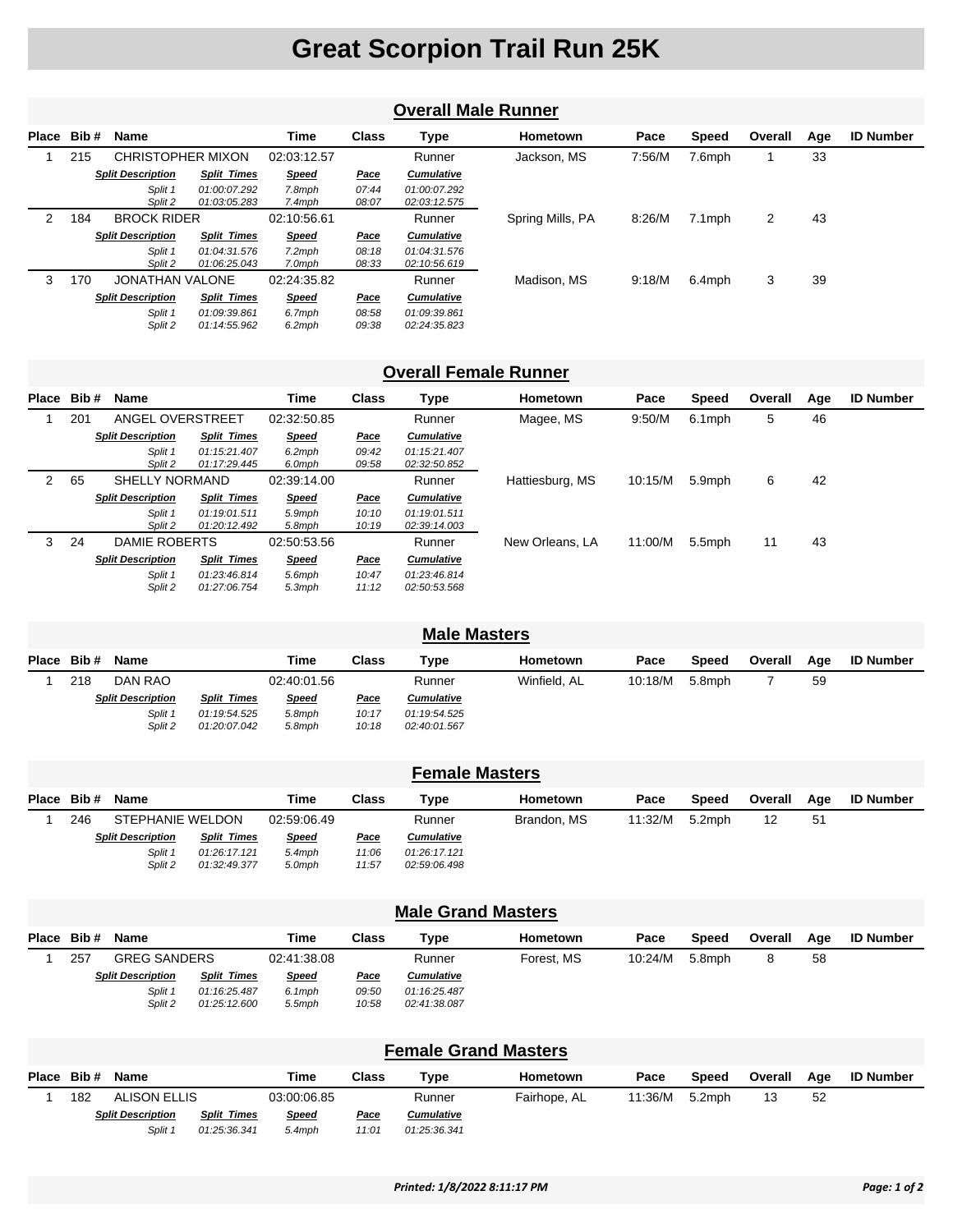| <b>Female Grand Masters</b> |    |                          |                    |              |              |                   |              |         |              |         |     |                  |
|-----------------------------|----|--------------------------|--------------------|--------------|--------------|-------------------|--------------|---------|--------------|---------|-----|------------------|
| Place Bib#                  |    | Name                     |                    | Time         | <b>Class</b> | Type              | Hometown     | Pace    | <b>Speed</b> | Overall | Age | <b>ID Number</b> |
|                             |    | Split 2                  | 01:34:30.509       | 4.9mph       | 12:10        | 03:00:06.850      |              |         |              |         |     |                  |
| <b>Male Sr Masters</b>      |    |                          |                    |              |              |                   |              |         |              |         |     |                  |
| Place Bib#                  |    | Name                     |                    | Time         | <b>Class</b> | <b>Type</b>       | Hometown     | Pace    | <b>Speed</b> | Overall | Age | <b>ID Number</b> |
|                             | 40 | <b>KEITH KETTREY</b>     |                    | 03:43:11.98  |              | Runner            | Freeport, FL | 14:22/M | 4.2mph       | 23      | 65  |                  |
|                             |    | <b>Split Description</b> | <b>Split Times</b> | <b>Speed</b> | <u>Pace</u>  | <b>Cumulative</b> |              |         |              |         |     |                  |
|                             |    | Split 1                  | 01:47:59.498       | $4.3$ mph    | 13:54        | 01:47:59.498      |              |         |              |         |     |                  |
|                             |    | Split 2                  | 01:55:12.484       | 4.0mph       | 14:49        | 03:43:11.982      |              |         |              |         |     |                  |

| <b>Female Sr Masters</b> |       |                          |                    |              |             |                   |                 |         |        |         |     |                  |  |
|--------------------------|-------|--------------------------|--------------------|--------------|-------------|-------------------|-----------------|---------|--------|---------|-----|------------------|--|
| Place                    | Bib # | Name                     |                    | <b>Time</b>  | Class       | Type              | Hometown        | Pace    | Speed  | Overall | Aae | <b>ID Number</b> |  |
|                          | 95    | <b>MARGARET MEYER</b>    |                    | 04:06:22.54  |             | Runner            | New Orleans, LA | 15:52/M | 3.8mph | 27      | 66  |                  |  |
|                          |       | <b>Split Description</b> | <b>Split Times</b> | <b>Speed</b> | <u>Pace</u> | <b>Cumulative</b> |                 |         |        |         |     |                  |  |
|                          |       | Split 1                  | 01:59:06.299       | $3.9$ mph    | 15:20       | 01:59:06.299      |                 |         |        |         |     |                  |  |
|                          |       | Split 2                  | 02:07:16.242       | 3.7mph       | 16:23       | 04:06:22.541      |                 |         |        |         |     |                  |  |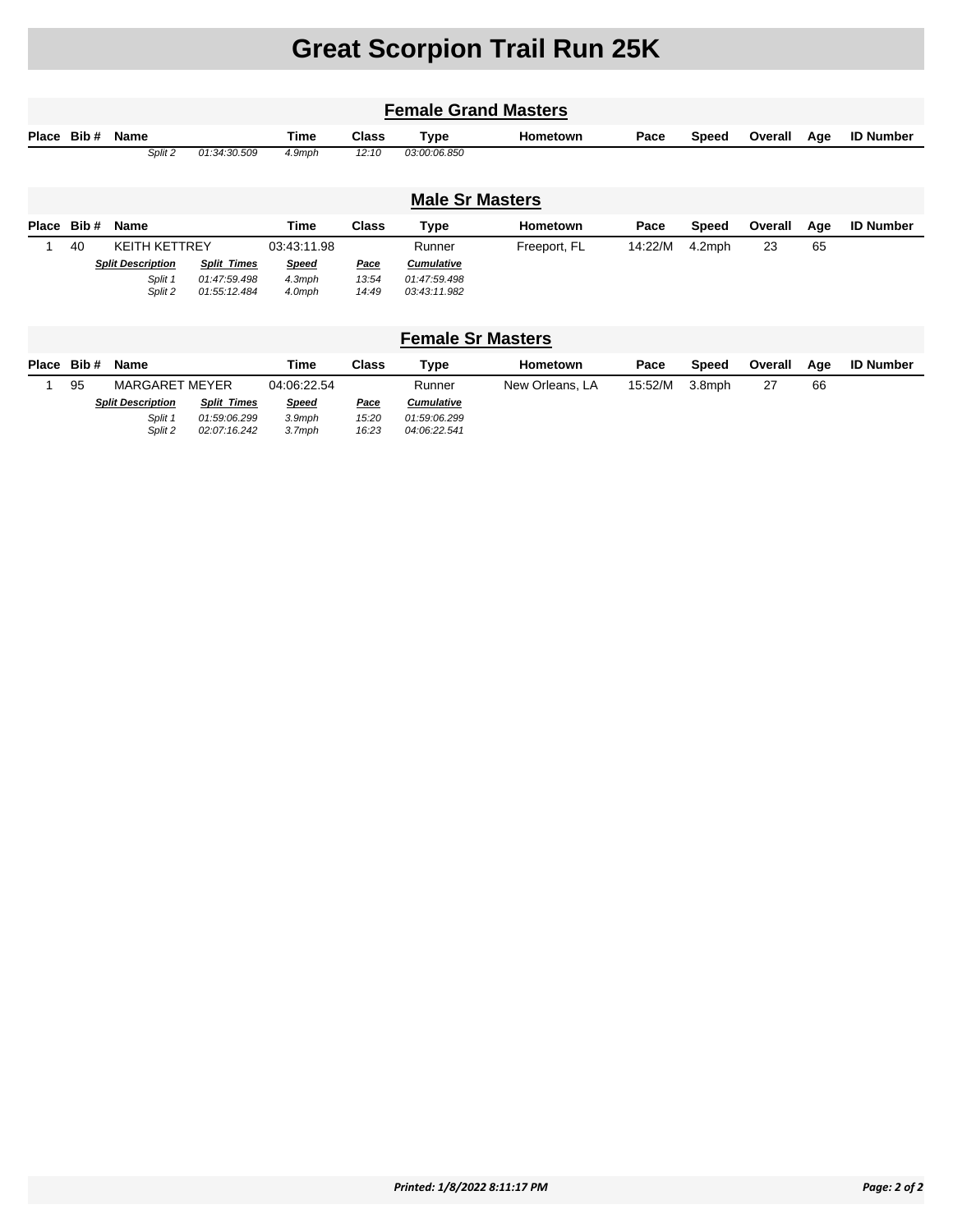### **Great Scorpion Trail Run 25K Stepdown**

|   | Place Bib # Name                                   |                                                    | Time                            | Pace                   | Type                                              | Age(Sex) |  |
|---|----------------------------------------------------|----------------------------------------------------|---------------------------------|------------------------|---------------------------------------------------|----------|--|
| 1 | <b>KEVIN GOEHRING</b><br>85                        |                                                    | 02:45:33.85                     |                        | 10:39 RUNNER                                      | 32(M)    |  |
|   | <b>Split Description</b>                           | <b>Split Times</b>                                 | <b>Speed</b>                    | <b>Pace</b>            | <b>Cumulative</b>                                 |          |  |
|   | Split 1<br>Split 2                                 | 01:18:16.125<br>01:27:17.725                       | 6.0mph<br>5.3mph                | 10:04<br>11:14         | 01:18:16.125<br>02:45:33.850                      |          |  |
| 2 | 242 DENNIS BISNETTE                                |                                                    | 03:16:15.91                     |                        | 12:38 RUNNER                                      | 61(M)    |  |
|   | <b>Split Description</b>                           | <b>Split Times</b>                                 | Speed                           | Pace                   | <b>Cumulative</b>                                 |          |  |
|   | Split 1                                            | 01:33:48.629                                       | 5.0mph                          | 12:04                  | 01:33:48.629                                      |          |  |
|   | Split 2                                            | 01:42:27.287                                       | 4.5mph                          | 13:11                  | 03:16:15.916                                      |          |  |
| 3 | <b>NESTOR RAUL</b><br>81<br><b>ANZOLA</b>          |                                                    | 03:19:41.26                     |                        | 12:51 RUNNER                                      | 57(M)    |  |
|   | <b>Split Description</b>                           | <b>Split Times</b>                                 | Speed                           | Pace                   | <b>Cumulative</b>                                 |          |  |
|   | 01:28:06.138<br>Split 1<br>Split 2<br>01:51:35.125 |                                                    | $5.3$ mph<br>4.2mph             | 11:20<br>14:21         | 01:28:06.138<br>03:19:41.263                      |          |  |
| 4 | <b>AMY STONE</b><br>76                             |                                                    | 04:33:54.54                     |                        | 17:37 RUNNER                                      | 41(F)    |  |
|   | <b>Split Description</b><br>Split 1<br>Split 2     | <b>Split Times</b><br>02:01:41.401<br>02:32:13.148 | Speed<br>$3.8$ mph<br>$3.1$ mph | Pace<br>15:40<br>19:35 | <b>Cumulative</b><br>02:01:41.401<br>04:33:54.549 |          |  |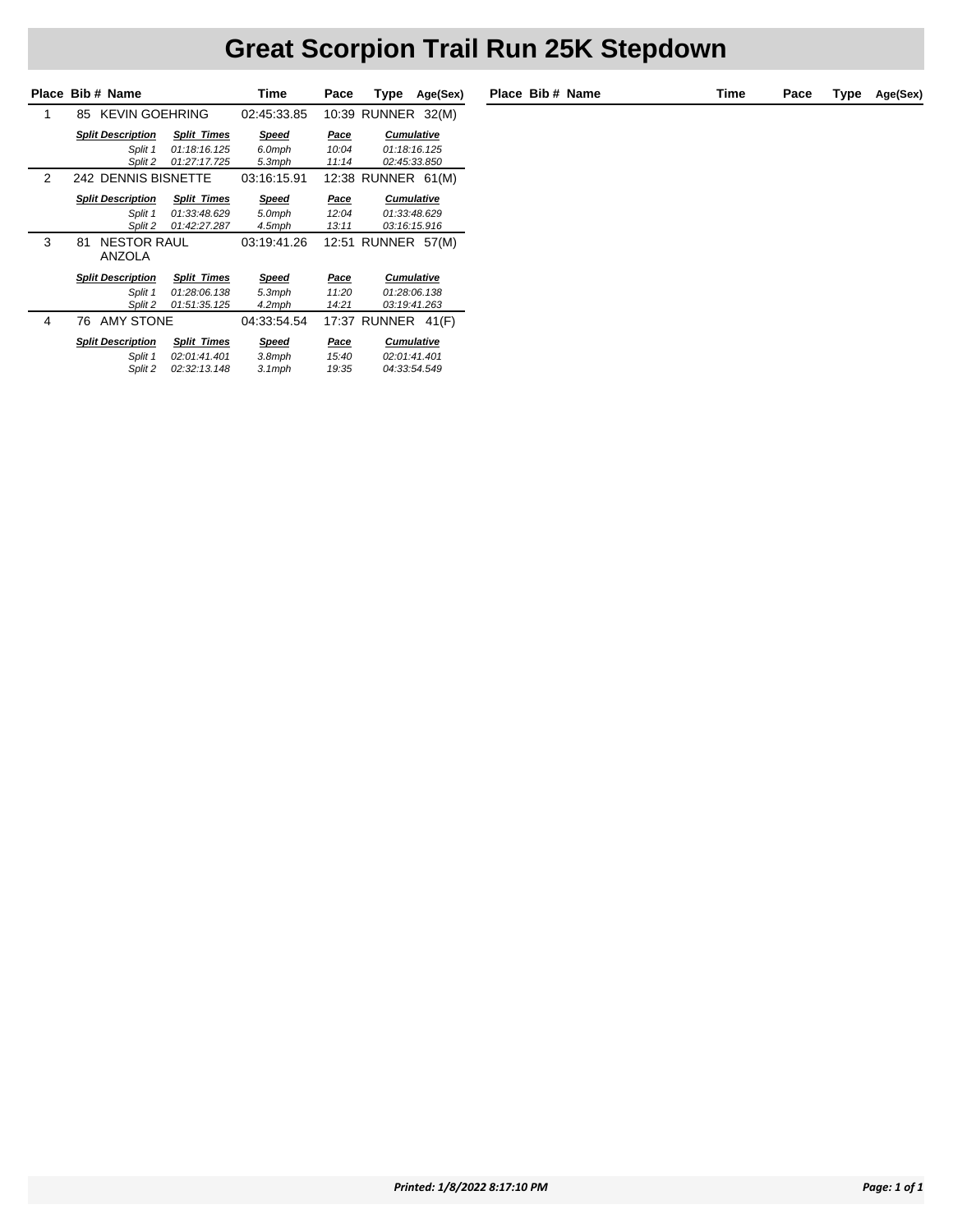|                | Place Bib # Name                | Time                              | Pace |                                          | Type Age(Sex) |            | Place Bib # Name                       | Time                              | Pace |                    | Type Age(Sex) |
|----------------|---------------------------------|-----------------------------------|------|------------------------------------------|---------------|------------|----------------------------------------|-----------------------------------|------|--------------------|---------------|
| 1              | 143 JACKSON STROUD              | 00:55:00.94                       |      | 07:04 RUNNER 17(M)                       |               | 60         | 206 MELISSA MCNAULL                    | 01:40:14.34                       |      | 12:54 RUNNER 47(F) |               |
| 2              | 197 EVAN HALLFORD               | 00:57:44.36                       |      | 07:26 RUNNER 13(M)                       |               | 61         | 263 RAY OXNER                          | 01:40:25.86                       |      | 12:55 RUNNER 68(M) |               |
| 3              | 61 MAX BOWLING                  | 00:58:59.72                       |      | 07:35 RUNNER 15(M)                       |               | 62         | 124 ETHAN KIDD                         | 01:40:57.59                       |      | 12:59 RUNNER 16(M) |               |
| 4              | 266 SETH BROOKS                 | 01:00:29.44                       |      | 07:47 RUNNER 29(M)                       |               | 63         | 154 RICHARD MCINNIS                    | 01:41:17.66                       |      | 13:02 RUNNER 79(M) |               |
| 5              | 214 MATTHEW PENCE               | 01:04:04.74                       |      | 08:14 RUNNER 30(M)                       |               | 64         | <b>147 CHLOE THOMPSON</b>              | 01:41:30.86                       |      | 13:04 RUNNER 16(F) |               |
| 6              | 187 GRANT HILL                  | 01:05:01.05                       |      | 08:22 RUNNER 28(M)                       |               | 65         | 193 JAMES LAFOY                        | 01:41:33.01                       |      | 13:04 RUNNER 51(M) |               |
| $\overline{7}$ | 180 TYLER JOWERS                | 01:05:13.35                       |      | 08:23 RUNNER 25(M)                       |               | 66         | 190 AMANDA BACHMAN                     | 01:42:56.60                       |      | 13:15 RUNNER 55(F) |               |
| 8              | 71 ALYSSA FROST                 | 01:06:13.16                       |      | 08:31 RUNNER 13(F)                       |               | 67         | 94 NANCY MIN                           | 01:45:58.14                       |      | 13:38 RUNNER 59(F) |               |
| 9              | 268 PARKER DIAL                 | 01:07:13.38                       |      | 08:39 RUNNER 23(M)                       |               | 68         | 52 JOANNA MCKINLEY                     | 01:46:02.55                       |      | 13:39 RUNNER 43(F) |               |
| 10             | 175 STEVEN KAY                  | 01:09:28.59                       |      | 08:56 RUNNER 39(M)                       |               | 69         | 225 RITA RAY                           | 01:46:08.12                       |      | 13:39 RUNNER 38(F) |               |
| 11             | 265 BRENT GUTHRIE               | 01:10:21.77                       |      | 09:03 RUNNER 25(M)                       |               | 70         | 221 MELISSA NEWELL                     | 01:46:10.27                       |      | 13:40 RUNNER 45(F) |               |
| 12             | 267 CASSY ZACHARES              | 01:10:36.58                       |      | 09:05 RUNNER                             | 24(F)         | 71         | 204 BECCA CONERLY                      | 01:47:31.58                       |      | 13:50 RUNNER 31(F) |               |
| 13             | 60 BRITTANI SIGLE               | 01:13:36.37                       |      | 09:28 RUNNER 33(F)                       |               | 72         | 244 ASHLEY COLLINS                     | 01:47:50.92                       |      | 13:53 RUNNER 38(F) |               |
| 14             | 230 ERIC PEARSON                | 01:14:57.70                       |      | 09:39 RUNNER 62(M)                       |               |            | <b>ROY</b>                             |                                   |      |                    |               |
| 15             | 196 SUMMER RILEY                | 01:17:11.64                       |      | 09:56 RUNNER                             | 37(F)         | 73         | 41 MICHELLE                            | 01:48:33.13                       |      | 13:58 RUNNER 52(F) |               |
| 16             | 177 CHIP HAMMONS                | 01:18:32.53                       |      | 10:06 RUNNER 59(M)                       |               |            | DICKERSON                              |                                   |      |                    |               |
| 17             | 249 NEAL CARR                   | 01:18:47.48                       |      | 10:08 RUNNER 12(M)                       |               | 74         | 261 SHANNON MORROW                     | 01:50:06.22                       |      | 14:10 RUNNER 43(F) |               |
| 18             | 192 AUDREY WALLER               | 01:18:52.67                       |      | 10:09 RUNNER 14(F)                       |               | 75         | 260 BJ MORROW                          | 01:50:06.41                       |      | 14:10 RUNNER 43(M) |               |
| 19             | 236 ANNA WILE                   | 01:18:55.20                       |      | 10:09 RUNNER 34(F)                       |               | 76         | 36 ASHLEE HARNEDY                      | 01:51:01.23                       |      | 14:17 RUNNER 35(F) |               |
| 20             | 209 JEFF OVERSTREET             | 01:19:46.82                       |      | 10:16 RUNNER 47(M)                       |               | 77         | 79 JENNIFER DAVIS                      | 01:51:25.10                       |      | 14:20 RUNNER 43(F) |               |
| 21             | 14 DANIEL HILL                  | 01:19:53.43                       |      | 10:17 RUNNER 25(M)                       |               | 78         | 83 LINDSEY PARKER                      | 01:53:27.01                       |      | 14:36 RUNNER 36(F) |               |
| 22             | 148 ALEX THOMPSON               | 01:20:02.08                       |      | 10:18 RUNNER 14(M)                       |               | 79         | 228 KAREN BROWN                        | 01:53:46.74                       |      | 14:38 RUNNER 59(F) |               |
| 23             | 264 KURT WENSKE                 | 01:22:18.79                       |      | 10:35 RUNNER 25(M)                       |               | 80         | 229 BUD BROWN                          | 01:53:48.67                       |      | 14:39 RUNNER 60(M) |               |
| 24             | 112 MICHAEL BULLOCH             | 01:22:50.40                       |      | 10:39 RUNNER 43(M)                       |               | 81         | 138 JULIAN PEREZ                       | 01:55:26.01                       |      | 14:51 RUNNER 17(M) |               |
| 25             | 136 CODY NOLAN                  | 01:22:56.67                       |      | 10:40 RUNNER 18(M)                       |               | 82         | 130 MADDOX MADISON                     | 01:57:41.51                       |      | 15:09 RUNNER 15(M) |               |
| 26             | 232 TIMMY PAUL                  | 01:23:14.58                       |      | 10:43 RUNNER 52(M)                       |               | 83         | 129 TANNER LOFTON                      | 02:00:19.77                       |      | 15:29 RUNNER 15(M) |               |
|                | <b>CROTWELL</b>                 |                                   |      |                                          |               | 84         | 252 AVERY MCDONALD                     | 02:00:49.06                       |      | 15:33 RUNNER 10(F) |               |
| 27             | 146 ISAIAH THOMAS               | 01:23:18.29                       |      | 10:43 RUNNER 14(F)                       |               | 85         | 251 CHRISTOPHER                        | 02:00:50.79                       |      | 15:33 RUNNER 43(M) |               |
| 28             | 178 ALISSA HAMMONS              | 01:23:24.41                       |      | 10:44 RUNNER 51(F)                       |               |            | <b>MCDONALD</b>                        |                                   |      |                    |               |
| 29             | 222 KIP KOEHN                   | 01:24:20.19                       |      | 10:51 RUNNER 19(M)                       |               | 86         | 70 JENNIFER FROST                      | 02:01:16.98                       |      | 15:36 RUNNER 37(F) |               |
| 30             | 51 RUSTY KOEHN                  | 01:24:20.82                       |      | 10:51 RUNNER 17(M)                       |               | 87         | 64 DEBBIE CARRARO                      | 02:01:35.11                       |      | 15:39 RUNNER 48(F) |               |
| 31             | 164 LAINE BENTON                | 01:24:49.84                       |      | 10:55 RUNNER 14(F)                       |               | 88         | 134 JOHNPAUL MOORE                     | 02:02:04.09                       |      | 15:42 RUNNER 15(M) |               |
| 32             | 43 STETSON                      | 01:24:54.74                       |      | 10:55 RUNNER 54(M)                       |               | 89         | 199 KRISTEN LEWIS                      | 02:02:30.71                       |      | 15:46 RUNNER 30(F) |               |
|                | VANAUSBURG                      |                                   |      |                                          |               | 90         | 110 JIMMY BOYKIN                       | 02:02:43.81                       |      | 15:48 RUNNER 17(M) |               |
| 33             | 171 KAYLA COLLINS               | 01:26:47.24                       |      | 11:10 RUNNER 21(F)                       |               | 91         | 46 CHRIS ALEXANDER                     | 02:02:52.23                       |      | 15:49 RUNNER 43(F) |               |
| 34             | 27 BEN LOCKHART                 | 01:27:17.32                       |      | 11:14 RUNNER 40(M)                       |               | 92         | <b>120 SIERRA HOLLEY</b>               | 02:04:47.69                       |      | 16:04 RUNNER 18(F) |               |
| 35             | 45 ABIGAIL LEEK                 | 01:27:38.19                       |      | 11:16 RUNNER 29(F)                       |               | 93         | 21 KATILYN JONES                       | 02:05:11.59                       |      | 16:07 RUNNER 29(F) |               |
| 36             | 153 JARED BLALOCK               | 01:29:11.25                       |      | 11:28 RUNNER 38(M)                       |               | 94         | <b>160 BECKY MASTERS</b>               | 02:05:22.91                       |      | 16:08 RUNNER       | 59(F)         |
| 37             | 181 LANNY PACE                  | 01:31:05.75                       |      | 11:43 RUNNER 60(M)                       |               | 95         | 122 ETHAN JONES                        | 02:10:26.04                       |      | 16:47 RUNNER 14(M) |               |
| 38             | 126 JEREMIAH KIRK-              | 01:32:02.50  11:51  RUNNER  14(M) |      |                                          |               | 96         | 111 AMERY BOYKIN                       | 02:11:18.07  16:54  RUNNER  16(F) |      |                    |               |
|                | <b>HARRIS</b>                   |                                   |      |                                          |               | 97         | <b>145 KIERA THOMAS</b>                | 02:11:19.28                       |      | 16:54 RUNNER 16(F) |               |
| 39             | 188 ADAM ROWELL                 | 01:32:55.93                       |      | 11:57 RUNNER 38(M)                       |               | 98         | 119 TESHIILYN HENRY                    | 02:11:34.24                       |      | 16:56 RUNNER 15(F) |               |
| 40             | 238 MEG LOVETT                  | 01:34:34.81                       |      | 12:10 RUNNER 36(F)                       |               | 99         | 113 CECIL DIXON                        | 02:12:12.30                       |      | 17:01 RUNNER 16(M) |               |
| 41             | 227 LEE ODOM                    | 01:34:42.37                       |      | 12:11 RUNNER 39(M)                       |               | 100        | 121 JALEN JIM                          | 02:12:32.65                       |      | 17:03 RUNNER 17(M) |               |
| 42             | 88 WALKER HOLLIDAY              | 01:35:22.61                       |      | 12:16 RUNNER 53(M)                       |               | 101        | 106 TYRUS BELL                         | 02:13:17.58                       |      | 17:09 RUNNER 17(M) |               |
| 43             | 58 ADAM BOGGAN                  | 01:35:24.27                       |      | 12:16 RUNNER 43(M)                       |               | 102        | 132 TRISTON MCCLAIN                    | 02:16:33.76                       |      | 17:34 RUNNER 14(M) |               |
| 44             | 56 RONDA                        | 01:35:24.85                       |      | 12:17 RUNNER 45(F)                       |               | 103        | 22 ASHLYN WILLIAMS                     | 02:17:13.40                       |      | 17:40 RUNNER 32(F) |               |
|                | WEDGEWORTH<br>231 MANDY LYNSKEY |                                   |      | 12:17 RUNNER 37(F)                       |               | 104        | 49 JAMIE PITTMAN                       | 02:20:42.53                       |      | 18:06 RUNNER 39(F) |               |
| 45             | 57 BRIAN BROCK                  | 01:35:25.34<br>01:35:45.84        |      | 12:19 RUNNER 43(M)                       |               | 105        | 28 SHAWN STRAIT                        | 02:21:03.87                       |      | 18:09 RUNNER 48(F) |               |
| 46<br>47       | 78 AUDREY PENCE                 |                                   |      | 12:19 RUNNER 30(F)                       |               | 106        | 48 OPIE COOPER                         | 02:21:08.45                       |      | 18:10 RUNNER 46(M) |               |
|                | 142 SHOT STRIBLING              | 01:35:46.96                       |      |                                          |               | 107        | 109 LASLIE BERRY                       | 02:23:51.00                       |      | 18:31 RUNNER 16(F) |               |
| 48<br>49       | 118 GAVIN GRAY                  | 01:36:42.78<br>01:36:44.43        |      | 12:27 RUNNER 15(M)<br>12:27 RUNNER 15(M) |               | 108        | 213 LYNN SANFORD                       | 02:24:20.88                       |      | 18:35 RUNNER 56(F) |               |
| 50             | 139 NOAH RENFROW                | 01:36:53.81                       |      | 12:28 RUNNER 15(M)                       |               | 109        | 259 WORD STRENGTH                      | 02:25:13.87                       |      | 18:41 RUNNER 53(M) |               |
| 51             | 63 BRENT BOWLING                | 01:36:55.84                       |      | 12:28 RUNNER 45(M)                       |               | 110        | 101 WHITNEY<br>THORNTON                | 02:25:57.80                       |      | 18:47 RUNNER 32(F) |               |
|                | 256 CARLA DURHAM                |                                   |      | 12:36 RUNNER 50(F)                       |               |            |                                        |                                   |      | 19:07 RUNNER 11(M) |               |
| 52<br>53       | 220 WILLIAM TAYLOR              | 01:37:57.14<br>01:38:25.42        |      | 12:40 RUNNER 59(M)                       |               | 111<br>112 | 211 ANDREW LEEPER<br>207 ANDREW LEEPER | 02:28:32.88<br>02:29:10.86        |      | 19:12 RUNNER 49(M) |               |
| 54             | 243 DAVID KELLY                 | 01:38:29.71                       |      | 12:40 RUNNER 30(M)                       |               | 113        | 144 GRANT SULLIVAN                     | 02:30:00.66                       |      | 19:18 RUNNER 17(M) |               |
| 55             | 104 DAKOTA ARNOLD               | 01:38:30.12                       |      | 12:40 RUNNER 17(M)                       |               | 114        | 135 DILLON MOORIS                      | 02:30:20.00                       |      | 19:21 RUNNER 14(M) |               |
| 56             | 169 JIM QUICK                   |                                   |      | 12:42 RUNNER 70(M)                       |               | 115        | 123 SANANNAH                           | 02:30:24.09                       |      | 19:21 RUNNER 16(F) |               |
| 57             | 208 JERRY STENNETT              | 01:38:44.69<br>01:39:20.25        |      | 12:47 RUNNER 70(M)                       |               |            | <b>KETCHER</b>                         |                                   |      |                    |               |
| 58             | 89 SCOTT PRESLEY                | 01:39:59.31                       |      | 12:52 RUNNER 49(M)                       |               | 116        | 158 PATTY PITT                         | 02:36:05.33                       |      | 20:05 RUNNER 55(F) |               |
| 59             | 189 JOHN PETERS                 | 01:39:59.36                       |      | 12:52 RUNNER 38(M)                       |               | 117        | 141 FRED RUSH                          | 02:39:29.63                       |      | 20:32 RUNNER 16(M) |               |
|                |                                 |                                   |      |                                          |               |            |                                        |                                   |      |                    |               |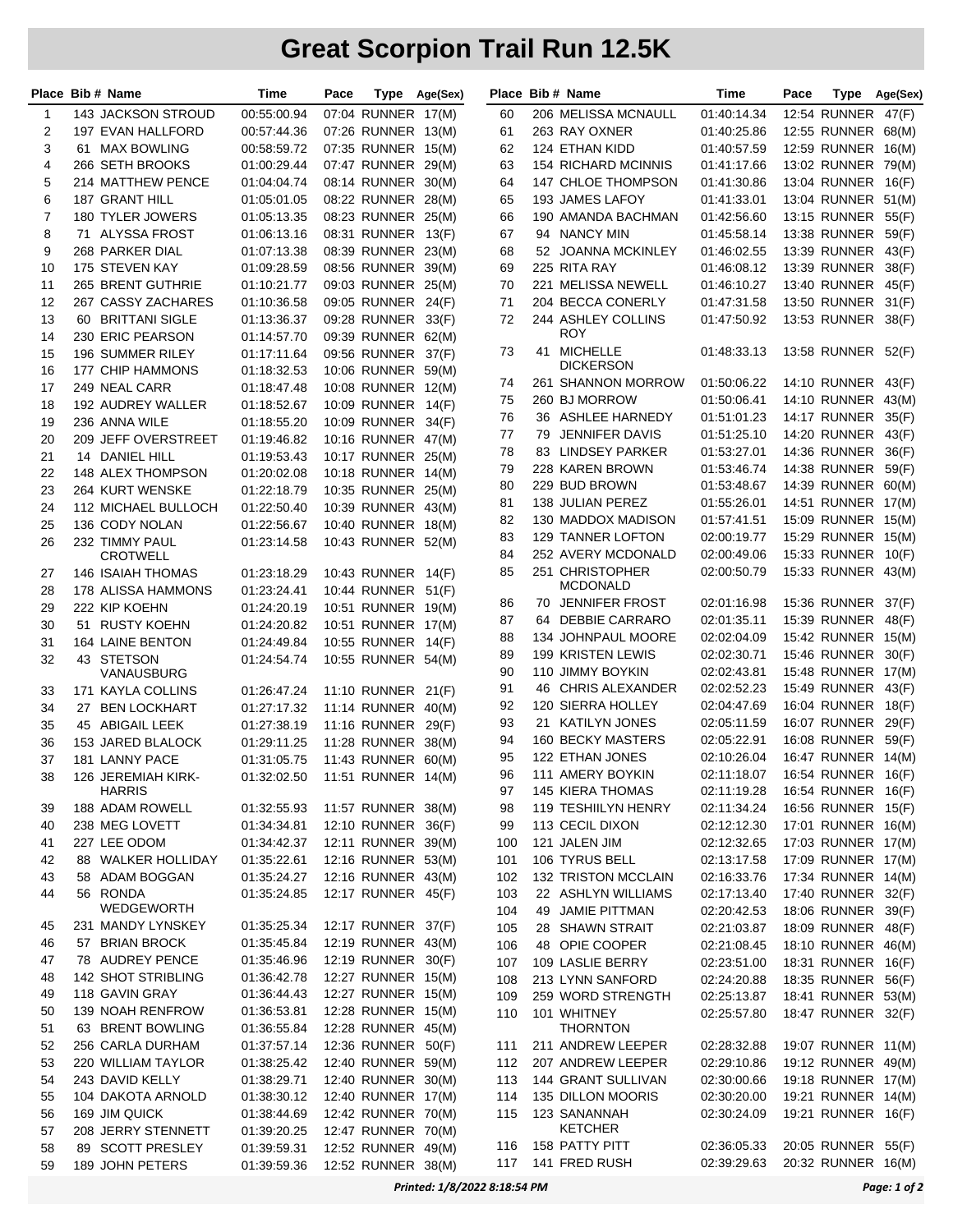| <b>Place</b> |     | Bib # Name                  | Time        | Pace | Type         | Age(Sex) |
|--------------|-----|-----------------------------|-------------|------|--------------|----------|
| 118          | 39. | LAURIE GARDNER              | 02:39:44.94 |      | 20:34 RUNNER | 57(F)    |
| 119          |     | <b>114 MCKENZIE EUBANKS</b> | 02:43:26.58 |      | 21:02 RUNNER | 16(F)    |
| 120          |     | 105 ABBI BAYSINGER          | 02:43:39.51 |      | 21:04 RUNNER | 16(F)    |
| 121          |     | 102 ELIZABETH SCOTT         | 02:49:02.21 |      | 21:45 RUNNER | 43(F)    |
| 122          | 50. | DEANNA BOYLES               | 02:49:12.29 |      | 21:47 RUNNER | 54(F)    |
| 123          |     | 150 SONYA WHITE             | 02:50:53.82 |      | 22:00 RUNNER | 48(F)    |
| 124          |     | 128 WENDY LAWSON            | 02:51:04.49 |      | 22:01 RUNNER | 15(F)    |
| 125          |     | 108 CURTIS BNESON           | 02:51:14.26 |      | 22:02 RUNNER | 16(M)    |
| 126          |     | 149 ALEX WALLACE            | 02:51:17.57 |      | 22:03 RUNNER | 17(F)    |
| 127          |     | 107 KARLIE BELL             | 02:52:09.80 |      | 22:09 RUNNER | 14(F)    |
| 128          |     | 140 KELSEY RUSH             | 02:53:02.24 |      | 22:16 RUNNER | 18(F)    |
| 129          |     | <b>131 MARIAH MALONE</b>    | 03:02:04.66 |      | 23:26 RUNNER | 17(F)    |
| 130          |     | 127 SHELBY LAMB             | 03:02:06.07 |      | 23:26 RUNNER | 16(F)    |
| 131          |     | 32 ELLEN MALONE             | 03:35:38.56 |      | 27:45 RUNNER | 53(F)    |
| 132          |     | <b>137 WYATT NOWELL</b>     | 03:57:23.70 |      | 30:33 RUNNER | 17(M)    |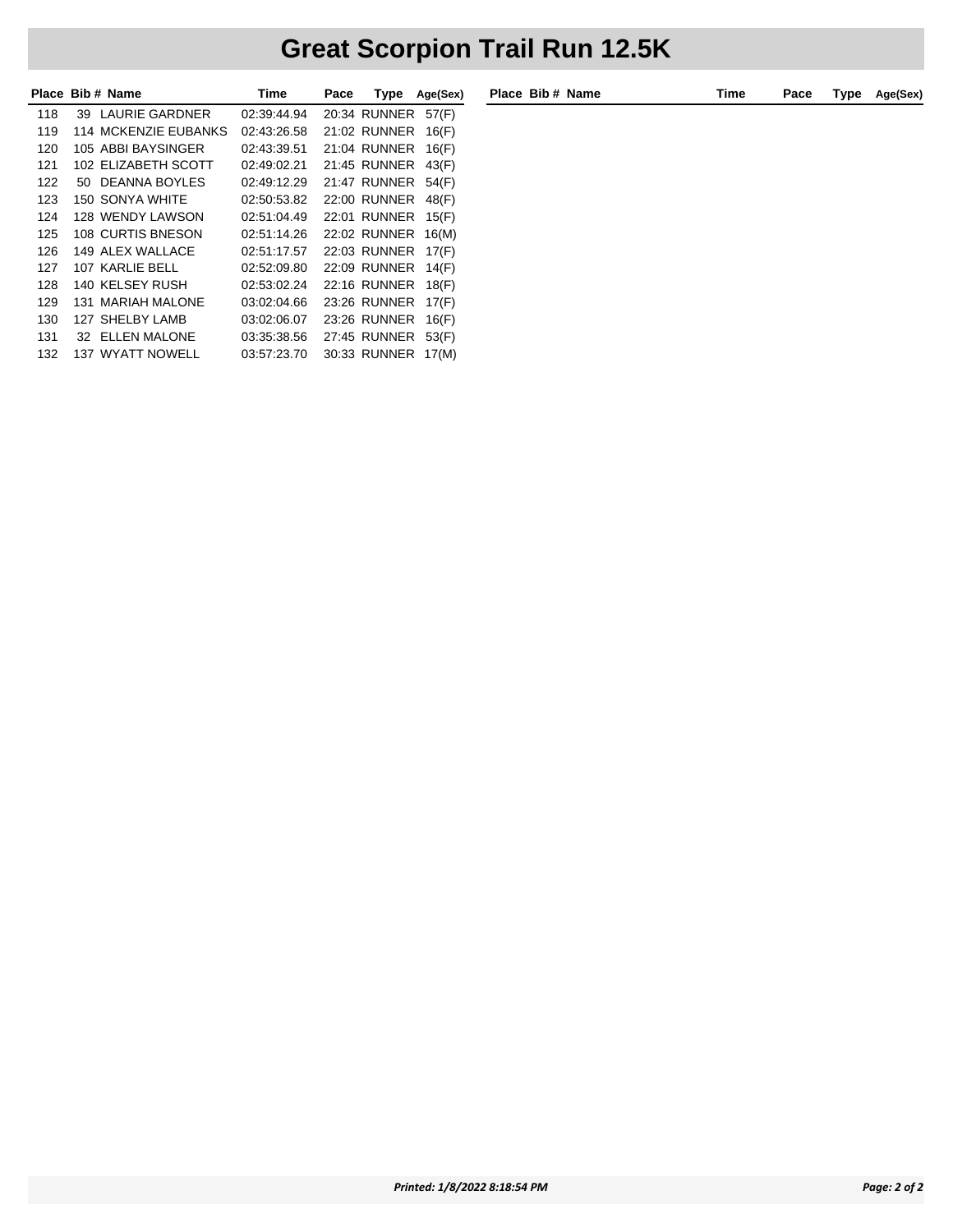| <b>Overall Male Runner</b>  |                              |                       |             |              |                           |                  |         |              |                |     |                  |
|-----------------------------|------------------------------|-----------------------|-------------|--------------|---------------------------|------------------|---------|--------------|----------------|-----|------------------|
| Place                       | Bib#                         | Name                  | Time        | <b>Class</b> | <b>Type</b>               | Hometown         | Pace    | <b>Speed</b> | Overall        | Age | <b>ID Number</b> |
| 1                           | 143                          | <b>JACKSON STROUD</b> | 00:55:00.94 |              | Runner                    | Philadelphia, MS | 7:05/M  | 8.5mph       | $\mathbf{1}$   | 17  |                  |
| $\overline{2}$              | 197                          | <b>EVAN HALLFORD</b>  | 00:57:44.36 |              | Runner                    | Union, MS        | 7:26/M  | 8.1mph       | $\overline{2}$ | 13  |                  |
| 3                           | 61                           | <b>MAX BOWLING</b>    | 00:58:59.72 |              | Runner                    | Hattiesburg, MS  | 7:36/M  | 7.9mph       | 3              | 15  |                  |
|                             | <b>Overall Female Runner</b> |                       |             |              |                           |                  |         |              |                |     |                  |
|                             | Place Bib #                  | Name                  | Time        | <b>Class</b> | <b>Type</b>               | Hometown         | Pace    | <b>Speed</b> | Overall        | Age | <b>ID Number</b> |
| 1                           | 71                           | <b>ALYSSA FROST</b>   | 01:06:13.16 |              | Runner                    | Hattiesburg, MS  | 8:32/M  | 7.0mph       | 8              | 13  |                  |
| 2                           | 267                          | <b>CASSY ZACHARES</b> | 01:10:36.58 |              | Runner                    | lauderdale, MS   | 9:05/M  | 6.6mph       | 12             | 24  |                  |
| 3                           | 60                           | <b>BRITTANI SIGLE</b> | 01:13:36.37 |              | Runner                    | Mobile, AL       | 9:29/M  | 6.3mph       | 13             | 33  |                  |
|                             | <b>Male Masters</b>          |                       |             |              |                           |                  |         |              |                |     |                  |
| Place                       | Bib#                         | Name                  | <b>Time</b> | <b>Class</b> | <b>Type</b>               | Hometown         | Pace    | <b>Speed</b> | Overall        | Age | <b>ID Number</b> |
| $\mathbf 1$                 | 230                          | <b>ERIC PEARSON</b>   | 01:14:57.70 |              | Runner                    | Meridian, MS     | 9:39/M  | 6.2mph       | 14             | 62  |                  |
|                             |                              |                       |             |              | <b>Female Masters</b>     |                  |         |              |                |     |                  |
| Place                       | Bib#                         | Name                  | <b>Time</b> | <b>Class</b> | <b>Type</b>               | Hometown         | Pace    | <b>Speed</b> | Overall        | Age | <b>ID Number</b> |
| 1                           | 178                          | <b>ALISSA HAMMONS</b> | 01:23:24.41 |              | Runner                    | Demopolis, AL    | 10:44/M | 5.6mph       | 28             | 51  |                  |
|                             |                              |                       |             |              | <b>Male Grand Masters</b> |                  |         |              |                |     |                  |
| Place                       | Bib#                         | <b>Name</b>           | <b>Time</b> | <b>Class</b> | <b>Type</b>               | <b>Hometown</b>  | Pace    | <b>Speed</b> | Overall        | Age | <b>ID Number</b> |
| 1                           | 177                          | <b>CHIP HAMMONS</b>   | 01:18:32.53 |              | Runner                    | Demopolis, AL    | 10:07/M | 5.9mph       | 16             | 59  |                  |
|                             |                              |                       |             |              |                           |                  |         |              |                |     |                  |
| <b>Female Grand Masters</b> |                              |                       |             |              |                           |                  |         |              |                |     |                  |
| Place                       | Bib#                         | Name                  | <b>Time</b> | <b>Class</b> | <b>Type</b>               | Hometown         | Pace    | <b>Speed</b> | Overall        | Age | <b>ID Number</b> |
| $\mathbf 1$                 | 256                          | <b>CARLA DURHAM</b>   | 01:37:57.14 |              | Runner                    | Tupelo, MS       | 12:37/M | 4.8mph       | 52             | 50  |                  |
| <b>Male Sr Masters</b>      |                              |                       |             |              |                           |                  |         |              |                |     |                  |
| Place                       | Bib#                         | <b>Name</b>           | <b>Time</b> | <b>Class</b> | <b>Type</b>               | <b>Hometown</b>  | Pace    | <b>Speed</b> | Overall        | Age | <b>ID Number</b> |
| 1                           | 181                          | <b>LANNY PACE</b>     | 01:31:05.75 |              | Runner                    | Brandon, MS      | 11:44/M | 5.1mph       | 37             | 60  |                  |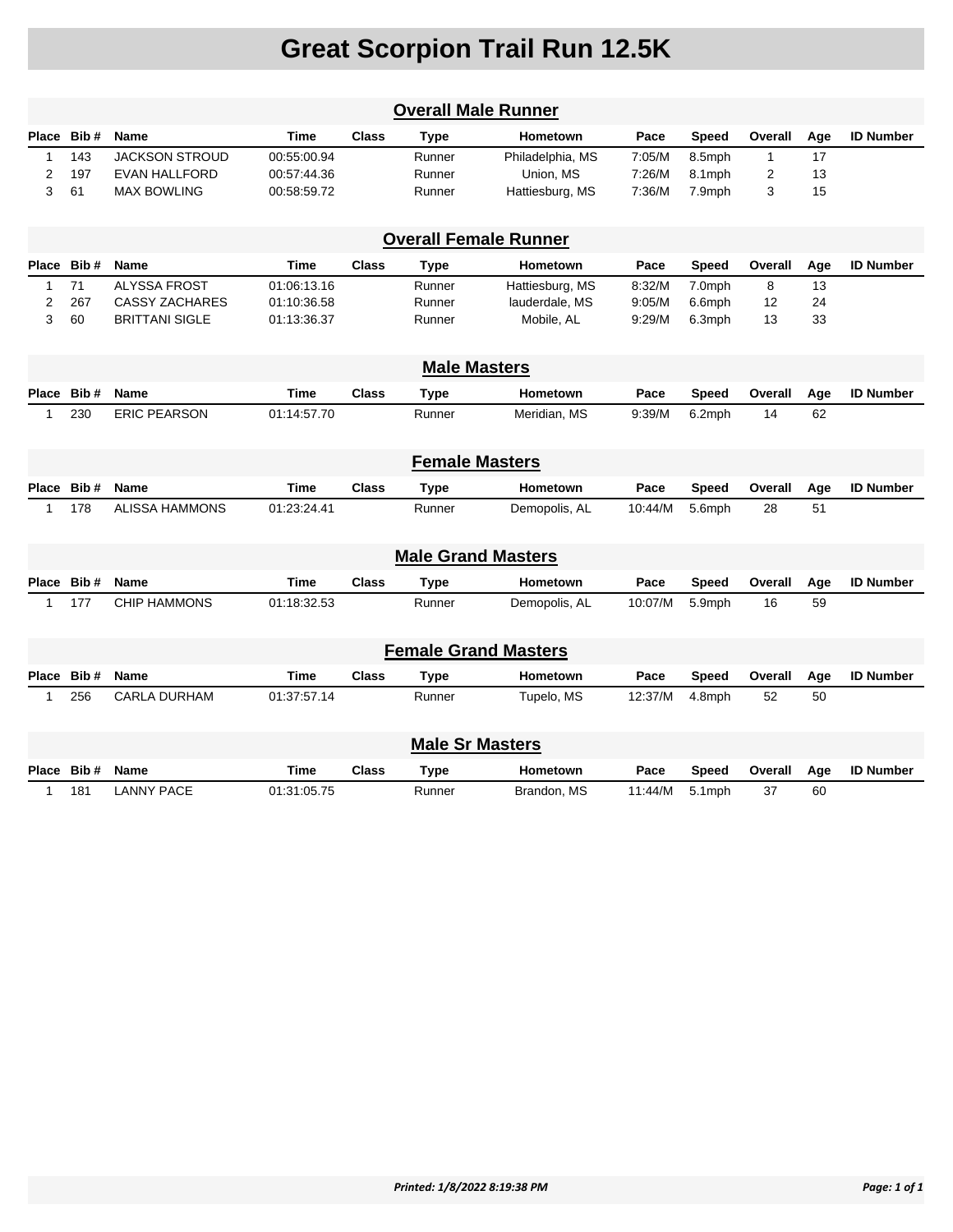## **Great Scorpion Trail Run 12.5K Stepdown 6 30am**

|  | Place Bib # Name | Time                              |  | Pace Type Age(Sex) | Place Bib# |  |
|--|------------------|-----------------------------------|--|--------------------|------------|--|
|  | 59 JEREMY SIGLE  | 02:07:22.99  16:24  RUNNER  36(M) |  |                    |            |  |

**Pace Pace Pace Pace Age(Sex)**